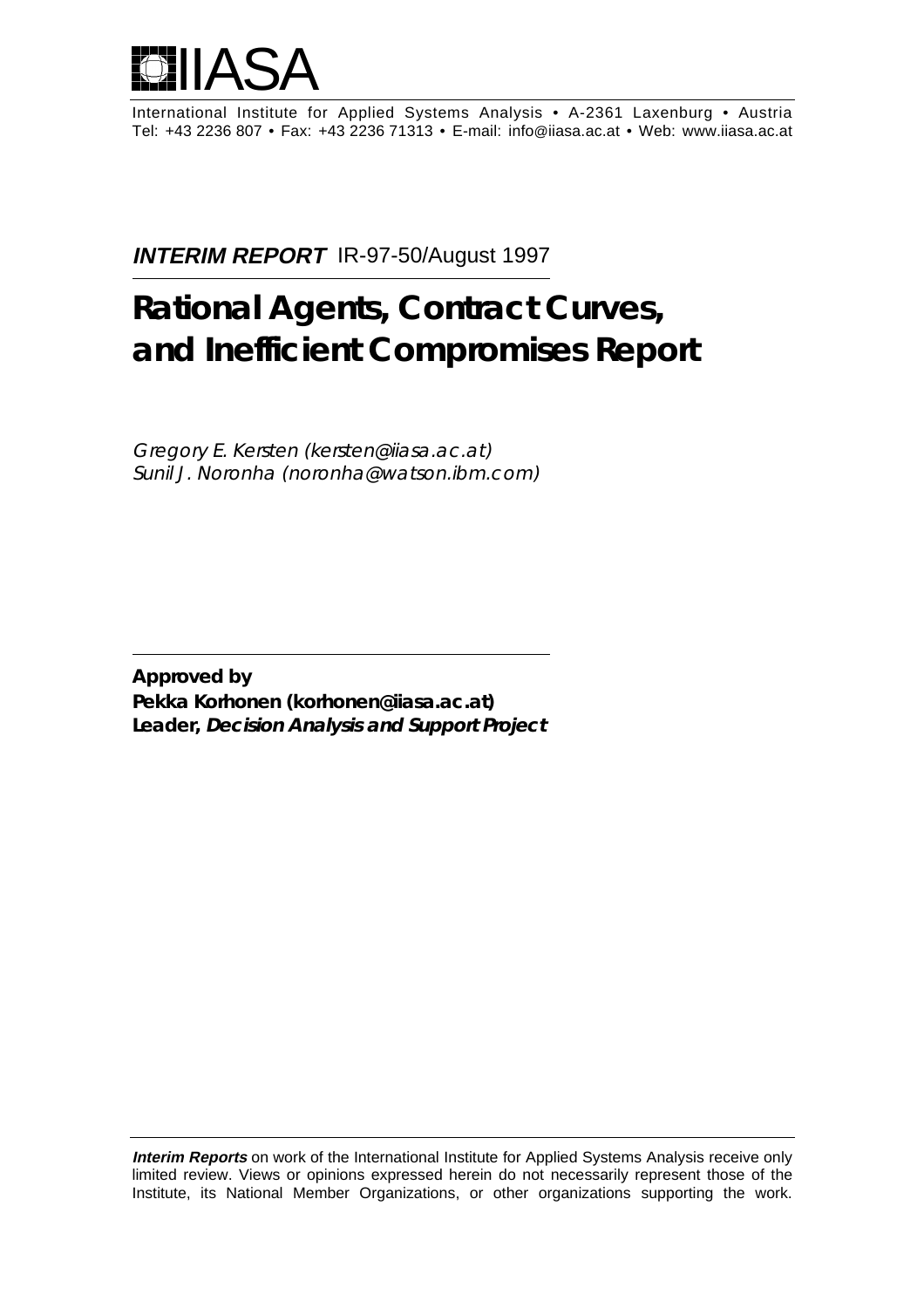## **Contents**

| 1. Introduction                                                      | $\mathbf{1}$ |
|----------------------------------------------------------------------|--------------|
| 2. Two-Party Negotiations                                            | 3            |
| 2.1. Trade union case—Initial positions                              | 3            |
| 2.2. Concessions and utility equivalent alternatives                 | 3            |
| 2.3. First compromise proposal                                       | 6            |
| 2.4. Offer exchange and actual compromise                            | 8            |
| 2.5 Post-settlement settlements and accuracy                         | 9            |
| 3. Assumptions and Definitions                                       | 10           |
| 4. Opposition and Compromises                                        | 13           |
| 4.1. Conditions for efficient compromises                            | 13           |
| 4.2. Strict opposition                                               | 15           |
| 4.3. Nonstrict opposition                                            | 16           |
| 4.4. Weak and Strong Opposition                                      | 17           |
| 5. Rationalities and Efficiency                                      | 18           |
| 5.1. Opposition and efficiency                                       | 18           |
| 5.2. Attributes of the agent                                         | 19           |
| 5.3. Process attributes                                              | 19           |
| 5.4. Meta-utility                                                    | 20           |
| 6. Implication for analysis and support                              | 21           |
| Appendix A. Determining the Region of Possibly Efficient Compromises | 23           |
| References                                                           | 24           |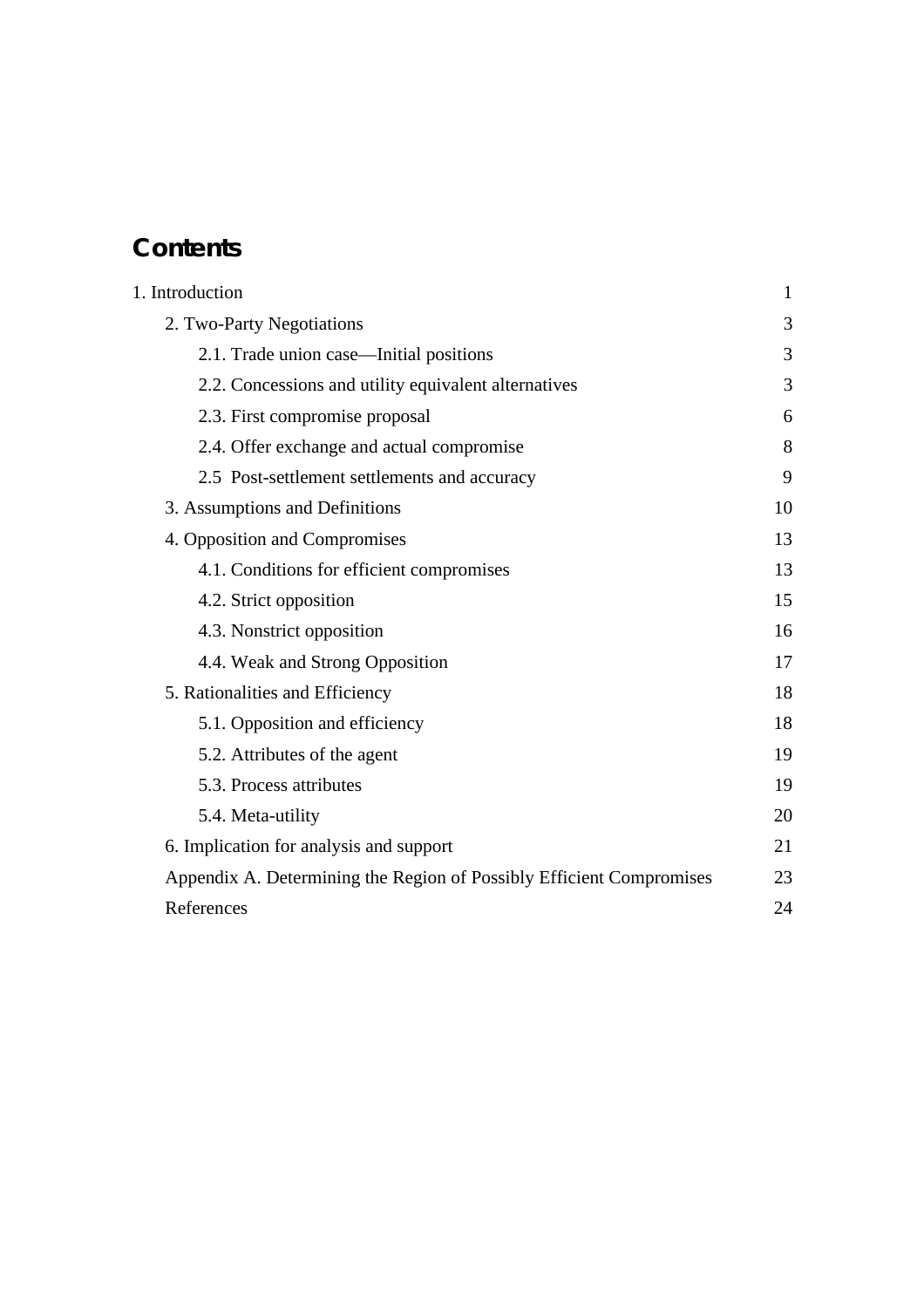## **Abstract**

Several studies of two-party negotiations have shown that negotiators more often than not reach inefficient compromises. We analyze the circumstances under which rational agents make inefficient compromises and refrain from improving them. We do this by describing and interpreting various negotiation situations and by developing formal constructs and theorems for determining the character of a negotiation situation. Key among these concepts is the notion of opposition. Although opposition is defined in terms of the utility functions, it is more fundamental in the sense that it is more intuitive to decision makers and can be used in contexts in which the parties' utilities are unknown or are partially known. The effects of various rationality assumptions on efficiency and their implications for negotiation support systems are discussed. We argue that the prescriptive/descriptive approach advocated by negotiation analysts lacks sufficient explanatory powers to be effectively used in negotiation support and that negotiation support systems should not constrain the parties to the set of efficient points.

Keywords: bargaining, negotiations, negotiation analysis, conflict analysis, decision and negotiation support, rationality, utility, efficiency, opposition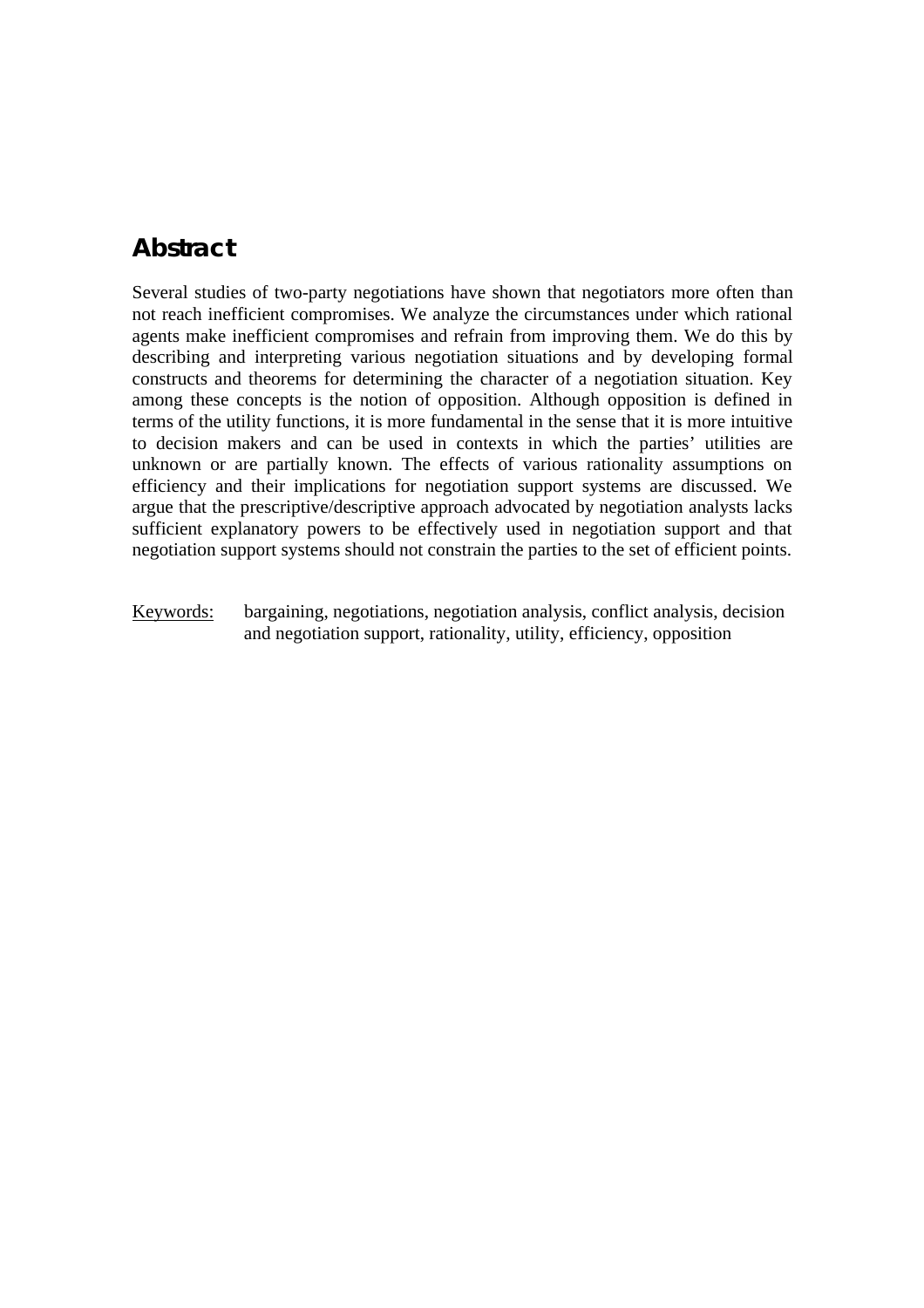## **Acknowledgments**

This work has been supported by the Natural Sciences and Engineering Research Council of Canada, the Social Sciences and Humanities Council of Canada, and the International Institute for Applied Systems Analysis. Comments and suggestions made by Wojtek Michalowski are very much appreciated. An earlier version of this paper was presented at the MCDM Conference, Coimbra, Portugal, 1994.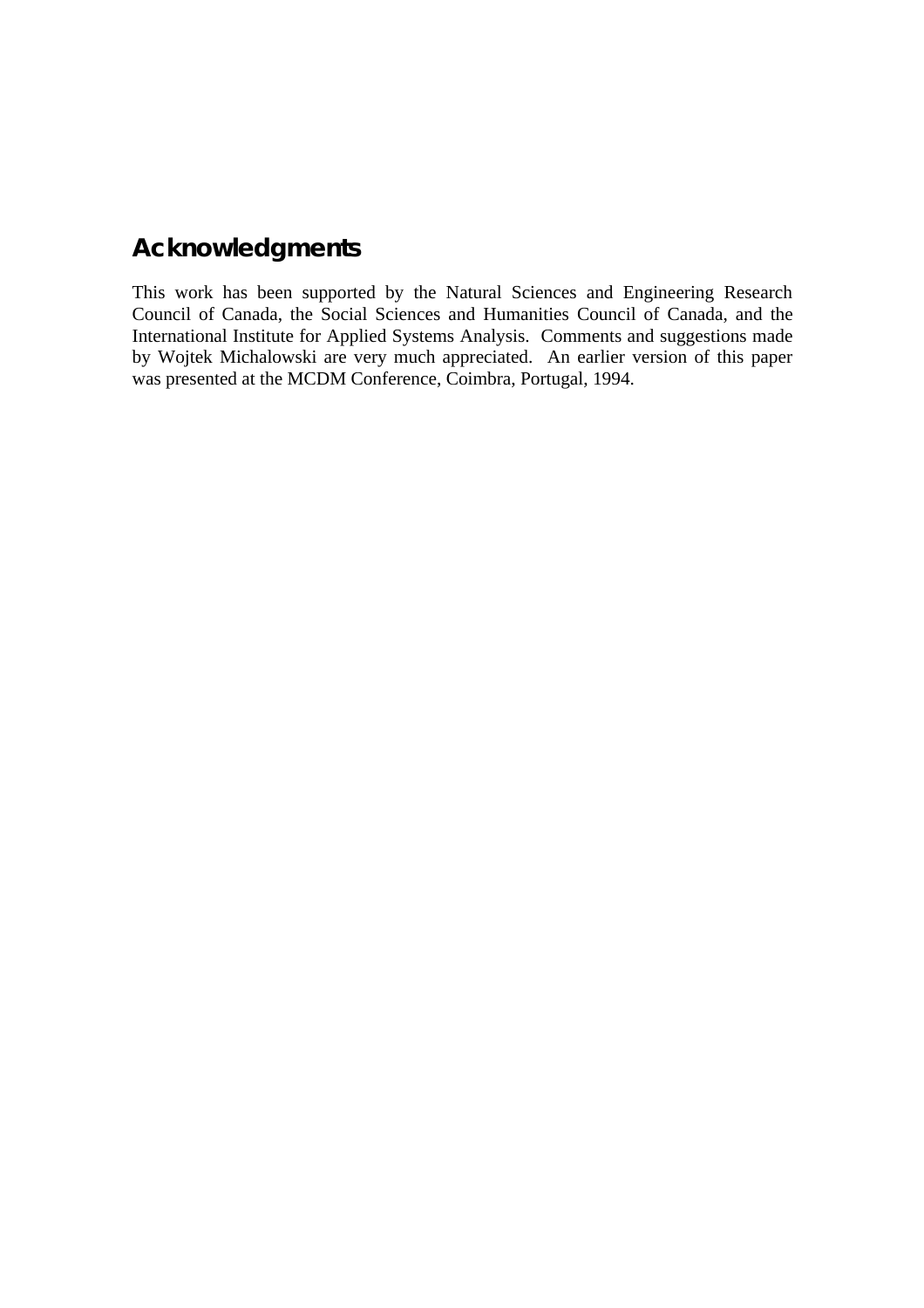## **About the Authors**

Gregory E. Kersten is a Senior Research Scholar with the Decision Analysis and Support of IIASA.

Sunil J. Noronha is with the T.J. Watson Research Center, IBM, Yorktown Heights, USA.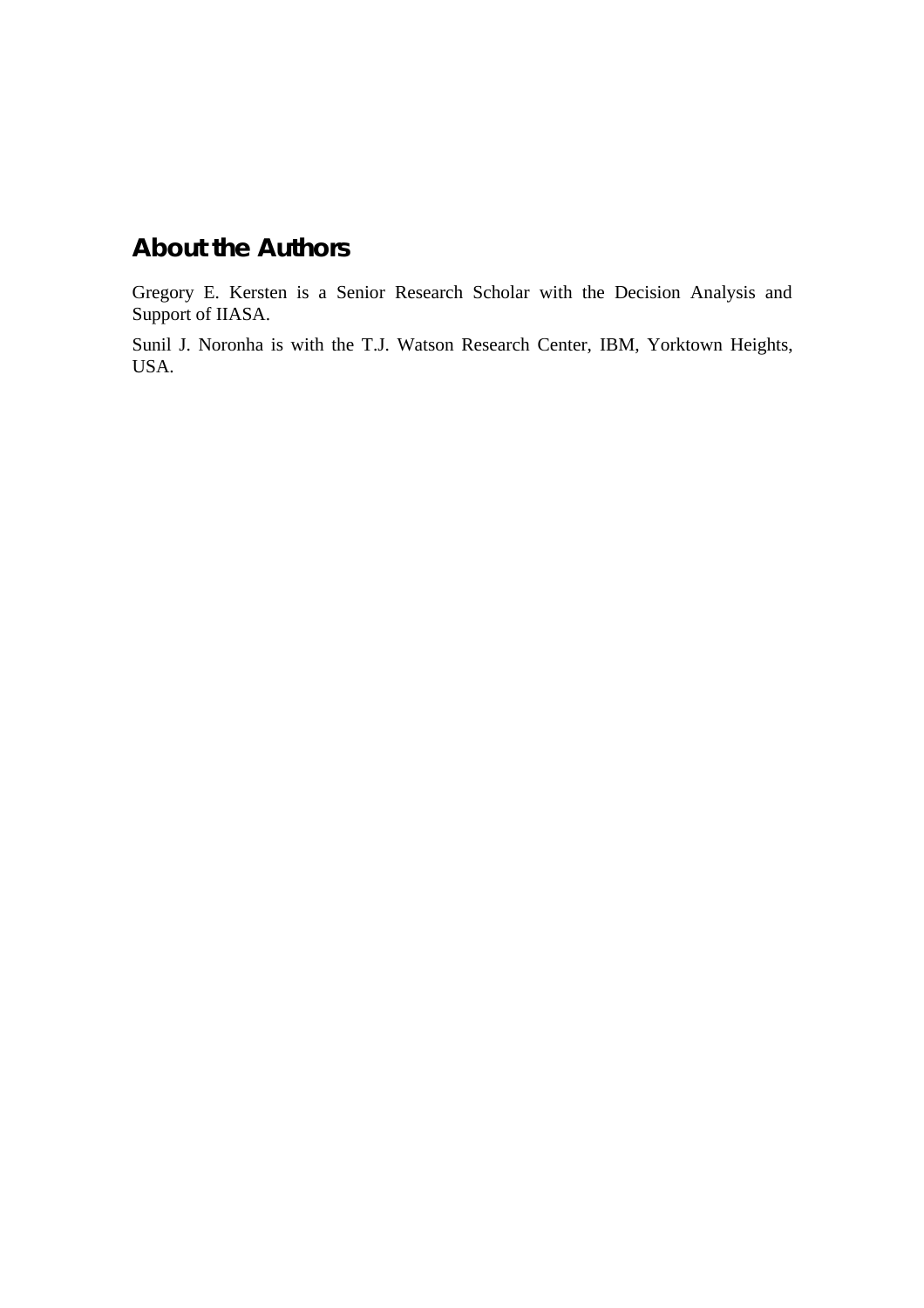## **Rational Agents, Contract Curves, and Inefficient Compromises**

**Gregory E. Kersten Sunil J. Noronha**

## **1. Introduction**

Alemi, Fos and Lacorte [1] conducted experiments with six professionals some of whom were professional negotiators or were often involved in negotiations. These experiments showed that the *negotiators more often than not reached inefficient compromises*. They state that "If physicians and managers can arrive at Pareto optimal contracts, then their negotiations are effective". Similar results have been reported in [2] with only 10 percent of 90 dyads achieving an efficient compromise, [3], [4] and [5].

Teich et al. [6] conducted experiments with students using two negotiation support systems. They also often did not achieve an efficient (i.e., Pareto-optimal) compromise. Moreover, when the students were presented with an efficient compromise they did not want to move from the inefficient to the efficient compromise.

In a discussion on rational choice in games McClennen [7], (p. 259) says that:

"When one turns to consider non-strictly competitive games, the assumption that rational players are bound by the principle of maximization of expected utility proves to be quite paradoxical. Except under very special circumstances, it ensures that rational interaction will fail to satisfy the criterion of Pareto optimality."

This appears to be an unusual remark and one that has no support in the literature on prescriptive decision making, rational agents and the application of decision analysis to negotiations [5], [8]. On the other hand this remark, as indicated above, is substantiated by real-life negotiation and by laboratory experiments. In this paper we analyze the circumstances under which rational agents do not choose efficient compromise proposals and achieve an inefficient compromise. We also make the argument that rational agents who have achieved an inefficient compromise may not want to change it and accept an efficient one, and present reasons for such behaviour. We take a cognitive perspective and present formulae to model the reasons underlying the agents' behaviour. The discussion is illustrated with a simple case of two-issue bilateral negotiations.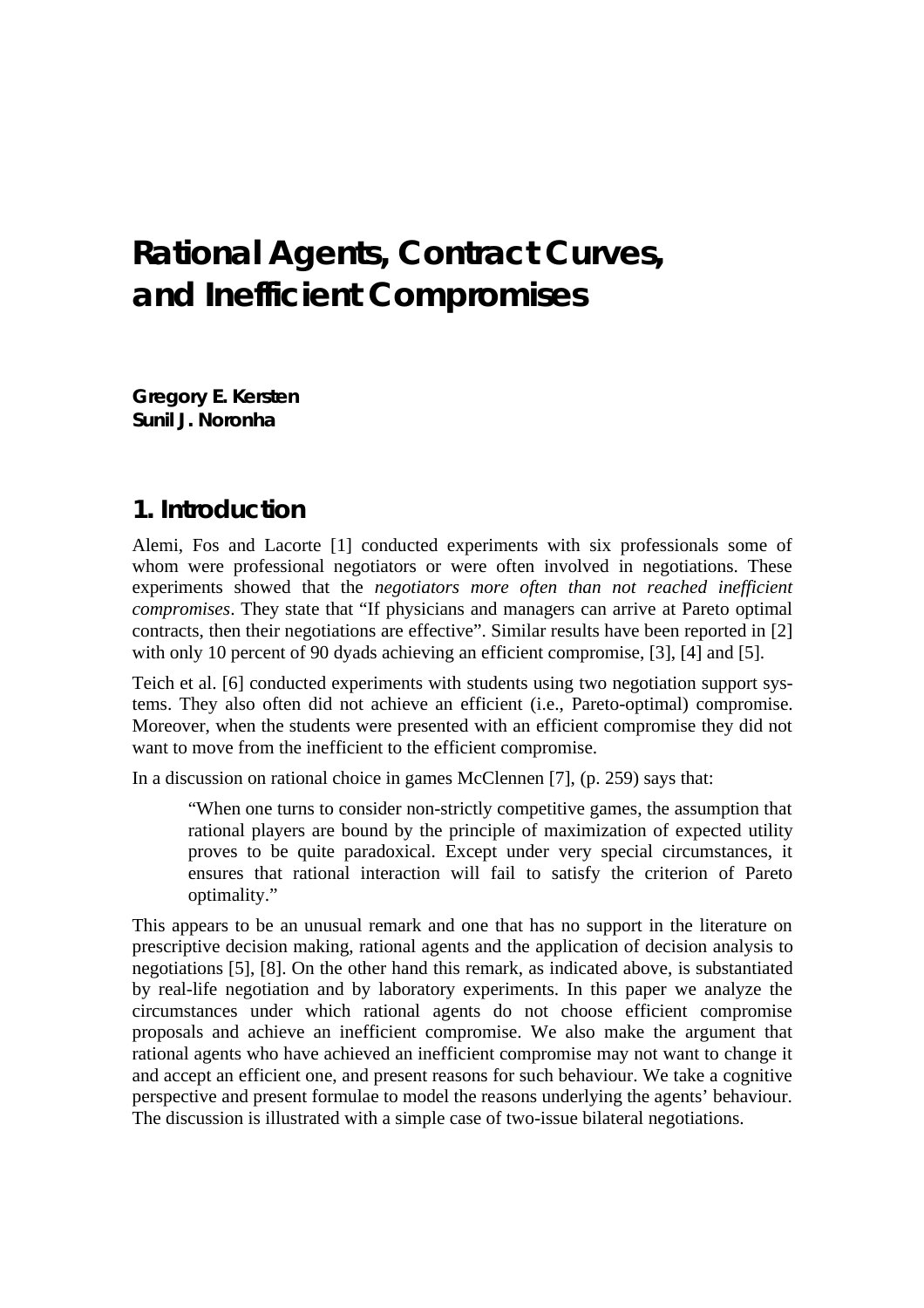The objectives of this paper are two-fold. One is to describe and interpret different negotiation situations and study situations in which rational agents fail to achieve efficient compromises. The other is to argue that the asymmetrically prescriptive/descriptive approach advocated by negotiation analysts [5], [8], [9] lacks sufficient explanatory power and a consistent analytic framework to be effectively used in negotiation support. Negotiation analysis does not take into account the rationalities underlying the opponent's behaviour, nor does it allow for multiple or divergent rationalities, which are typical of human decision making [10]-[13]. We outline how models of the opponent's behaviour can be constructed from partial information.

We take a prescriptive/normative perspective. The normative perspective is in the assumptions of both parties being rational, using logically consistent decision procedures, and wanting to achieve an efficient compromise. The supported party is being offered prescriptions on how to make better decision leading to an efficient compromise. There are several significant distinctions to the traditional normative approaches, prime among which is that we do not posit a single game-theoretic rationality with a known utility function.

Negotiation analysts using the traditional approach live with the inconsistency of using a model which assumes complete knowledge of the decision maker and the problem and therefore presumes to give complete advice, but of having in reality to make considerable practical modifications and adaptations since the problem is never complete. This lack of completeness encompasses not only the opponent but also the supported decision maker. Therefore, Lax and Sebenius [8], [14] amend formal representations with numerous prescriptions that are more in line with the rules and principles proposed by Fisher, Ury and their associates [15], [16] than with the prescriptions of negotiation analysis [5]. Review of the applications and negotiation support systems that are based on negotiation analysis suggests two its main uses: education and research [8], [17], [18].

Our view is that attempts to measure all relevant aspects of the problem are often fruitless, any prescription is only partial and tentative, and that negotiation analysis and support should not constrain the agents to the set of efficient offers. We advocate the use of methods that permit formal analysis of whatever qualitative information is available. In particular, the approach based on the concept of opposition that we propose has the advantage of supporting analysis without requiring precise elicitation of the parties' utility curves over the entire space of feasible compromises. Moreover, it allows one to use many attributes of the problem, process and decision makers that the parties are unable to incorporate into their respective utilities. Indeed, the concept of opposition or motivational force can be viewed as more fundamental in the sense that it exists for problems for which utility functions cannot exist.

This paper is organized as follows. In Section 2 we present a negotiation case to introduce the concepts and issues considered later. The assumptions and definitions of the nature of opposition are formulated in Section 3. Formal conditions for efficient compromises are obtained in Section 4. It has been observed (see, for example, [19]), that even small changes in the parties' preferences may change their relationship from strong to weak opposition, and these cases are explored in Section 4. We show, further, that the opposition may also change when the parties consider different alternatives while maintaining their preferences. Behavioral reasons that may cause the negotiating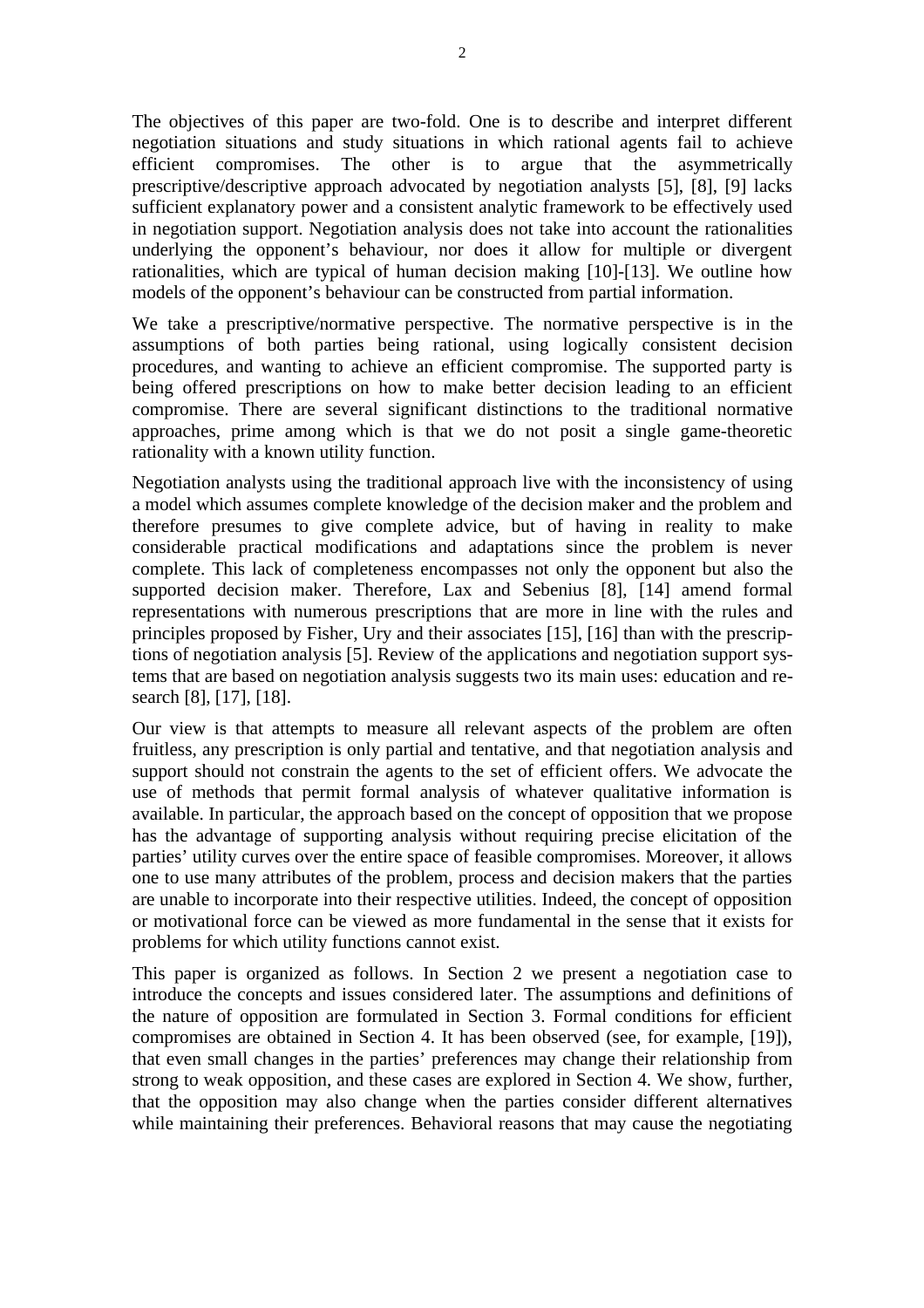agents to resist accepting an efficient compromise in the situation when an inefficient one was negotiated are given in Section 5. Acceptance of inefficient compromises by rational agents has significant implications for negotiation analysis and support and some of these implications are presented in Section 6, which concludes the paper.

## **2. Two-Party Negotiations**

## **2.1. Trade union case—Initial positions**

Consider a simple case of negotiation between trade union and management over only two issues.<sup>1</sup> The first issue is salary. The second issue involves a bonus which is tied to the production level; the bonus is being paid only after some number of widgets has been produced. The number of widgets and the salary level are the subject of negotiation. Not surprisingly, the union wants the highest possible salary level and the lowest number of widgets. The management's interests are opposing. The two sides may have different preferences with respect to each issue, but each party does not know the preferences of the other party, *except qualitatively*. Moreover, we assume that there are no other issues known or unknown to the party.

The union announced its opening position and the management replied to it. The two offers are presented in Table 1.

Table 1.

|                | Union $(U0)$ | Management (M0) |
|----------------|--------------|-----------------|
| Salary level   | \$7,000      | \$3,400         |
| No. of widgets | 1,200        | 5,100           |

## Initial positions

## **2.2. Concessions and utility equivalent alternatives**

The union decides to make a concession and propose a new offer of (\$5,600; 2,700). However, a decision analyst is among its membership and he persuades the negotiating team to use his services. The analyst determines, through a series of pairwise comparisons,<sup>2</sup> that the union's negotiating team is *indifferent* among five alternatives including the contemplated alternative (\$5,600; 2,700). The five equivalent alternatives are given in Table 2.

<sup>&</sup>lt;sup>1</sup> The case presented here is highly stylized. However, from our discussions with a trade union negotiator, the manner—though not the language—in which the issues are discussed and the reasoning process correspond to those experienced in real negotiations.

<sup>&</sup>lt;sup>2</sup> While we do not wish to underplay the difficulty of eliciting preference information such as this, extending our example to model uncertainties and discussing the traditional lottery / fair-bet / revealed preference issues that beset utility theory would considerably lengthen this paper and would be incidental to its purpose—elucidating the properties of opposition and its implications with respect to rationality and inefficiency in even the simplest deterministic case.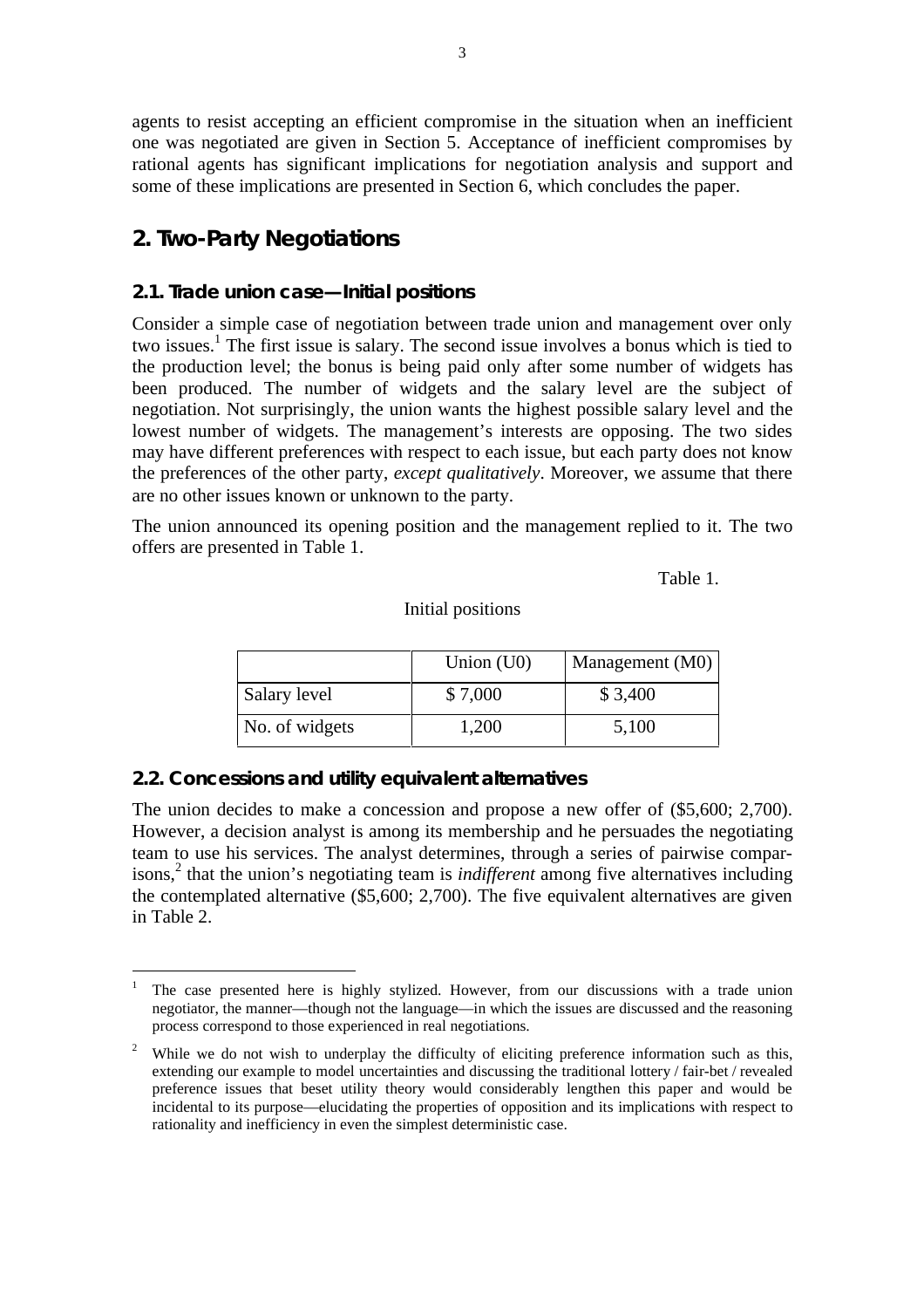| Alternatives   | el      | e <sub>2</sub> | e <sub>3</sub> | e4      | e5      |
|----------------|---------|----------------|----------------|---------|---------|
| Salary level   | \$5,100 | \$5,200        | \$5,600        | \$6,100 | \$6,600 |
| No. of widgets | 1,200   | 1,800          | 2,700          | 3,500   | 4,200   |

Five equivalent alternatives

To get an analytical handle on the problem, the analyst attempts to fit a curve to the e1—e5 point estimates. He chooses a hyperbola, guided both visually by the relative positions of the points and by the asymptotic properties of the curve, and is able to obtain a meaningful interpretation of the components of the resultant expression, as described below. The analyst obtains the union's utility function as:

$$
U_U(w,s) = 15 + 0.5\left(s + \frac{3.902}{w - 5.596}\right)
$$
 (1)

where *s* is the salary in 1000s of dollars, and *w* the number of widgets in 1000s of widgets.

The constant 15 and the multiplication factor of 0.5 have no real significance as is usual for utility functions, since utilities are determined unambiguously only up to a translation and a scaling[20], and have been simply chosen so as to make the 3D plot in Fig. 1 easy to view. (For this particular choice of translation and scaling (15 and 0.5 respectively), the fitted curve corresponds to  $U_U(w, s) \approx 17.1$ .) The expression reflects the union's desire for a higher salary, as well as a desire to make as few widgets as possible. The term  $(w - 5.59)$  in the denominator reflects the fact that it is impossible to increase the number of widgets that can be humanly made beyond a point (about 5000), and causes the utility to fall sharply (or all the level curves to rise steeply near that point).

The analyst does not know the management's utility function and, therefore, he cannot precisely determine the efficient solutions. However, he knows that the management is interested in both low salary level and high number of widgets before the bonus is paid. Thus, the management's tradeoffs or indifference curves must have a positive slope (i.e., the tangents at various points along the curve must form an acute angle with the horizontal *w* axis).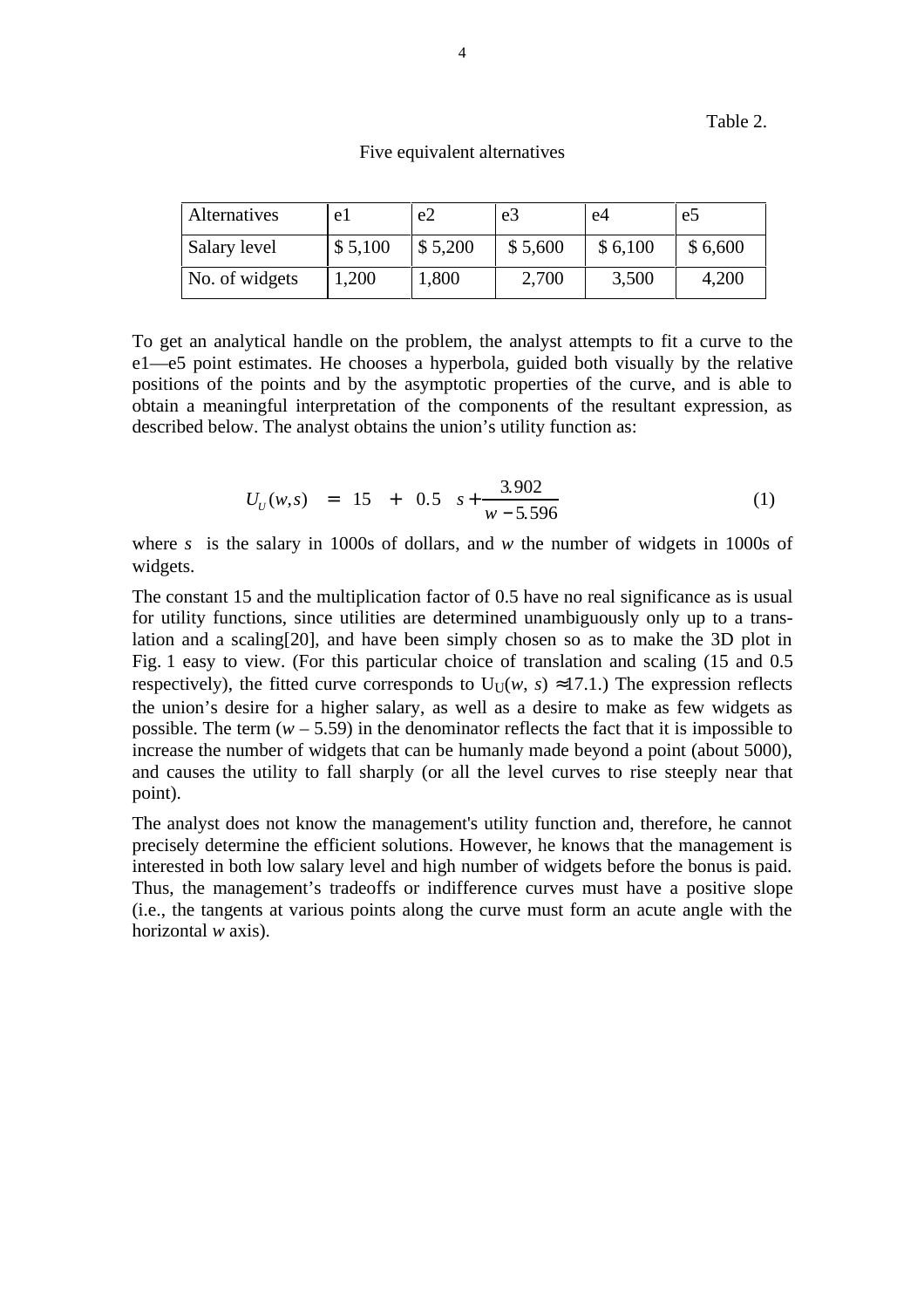

Figure 1. Union's utility function

The union negotiating team appreciates the analyst's work and decides to make an offer  $e2 = (1,800; $5,200)$  instead of  $e3 = (2,700; $5,600)$  which was earlier contemplated. The analyst, to the surprise of the union team, strongly argues against this offer. He says that selection of this offer may result in a "non-optimal" (or, strictly speaking, inefficient) compromise. The analyst who during the earlier session with the team had determined the team's utility now wants to present an argument for selecting  $e4 =$ (3,500; \$6,100). He begins the presentation with Fig. 2.



Figure 2. Mapping of union's utility in offer space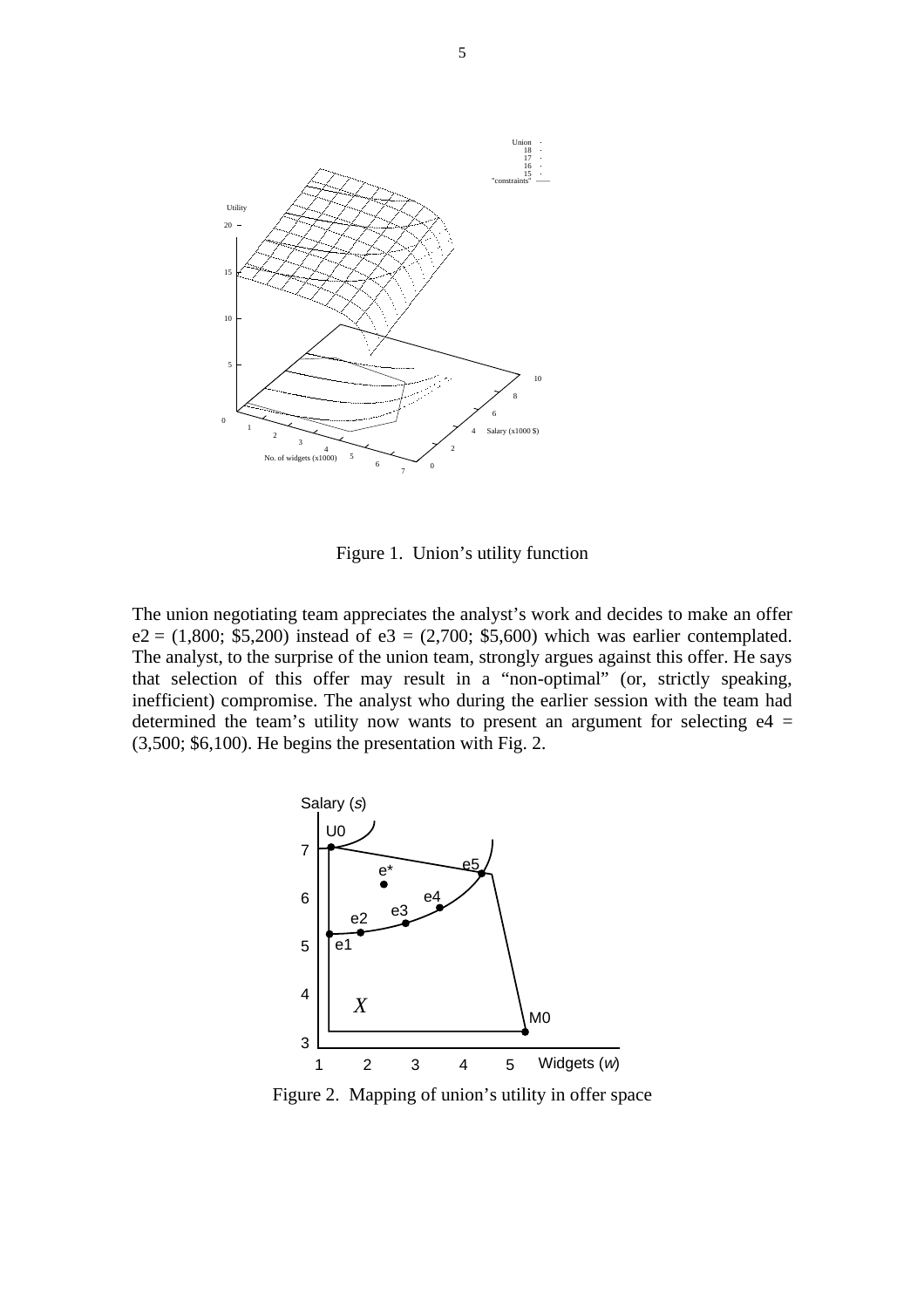Although the analyst does not know the precise tradeoffs, he can hypothesize the extreme values of the tradeoffs, and make conservative estimates of a range of slopes that management's indifference curves must lie within, at any point in the feasible set. Fig. 3 illustrates the various possibilities, including the mapping of two extremal utility functions  $U^+M(s, w)$  and  $U^M(s, w)$ , that he considers at e3.



Figure 3. The range of management's possible indifference curves at e3.

Function  $U^+$ <sub>*M*</sub>( $s$ ,*w*) corresponds to the assumption that the management is predominantly interested in widget production and much less in the salary level; while  $U<sub>M</sub>(s, w)$  reflects the assumption that the management's preference for low salary is much stronger than widgets production. The analyst does not know the form of either of these functions, but merely knows that their gradients (slopes, representing tradeoffs or relative weighting between salary and widgets) must almost certainly be within extreme values [0.3, 3] as illustrated. Knowing just this, and the theorem given in section 4, he can determine the region within which the contract curve must lie. We call this the region of *possibly efficient* compromises and it is the shaded area E in Fig. 3. Its computation is described in Appendix A. It is the analyst's contention that since the estimates were conservative, the solutions just within the boundary of E (e.g., e6), while possibly efficient, are less probably efficient than solutions in the interior of E, as the former reflect extreme values of management's preferences.

The analyst presents Fig. 3 to the negotiating team and shows that e2 does not lie on any possible contract curve. It means, he explains, that e2 is an inefficient compromise for any possible utility function of the management. The closest and extremal possibly-efficient point which is utility-equivalent to e1, e2, ..., e5 is e6. He, therefore, is convinced that selection of e2 may "push" the negotiation towards an inefficient compromise.

## **2.3. First compromise proposal**

The union's senior negotiator questions the analyst's reasoning. She points out that while the union is indifferent among the five alternatives, the management need not be. The analyst interjects, saying that this is exactly the case and that if the union were to select say, e1, the management may consider such an offer as negotiation in bad faith.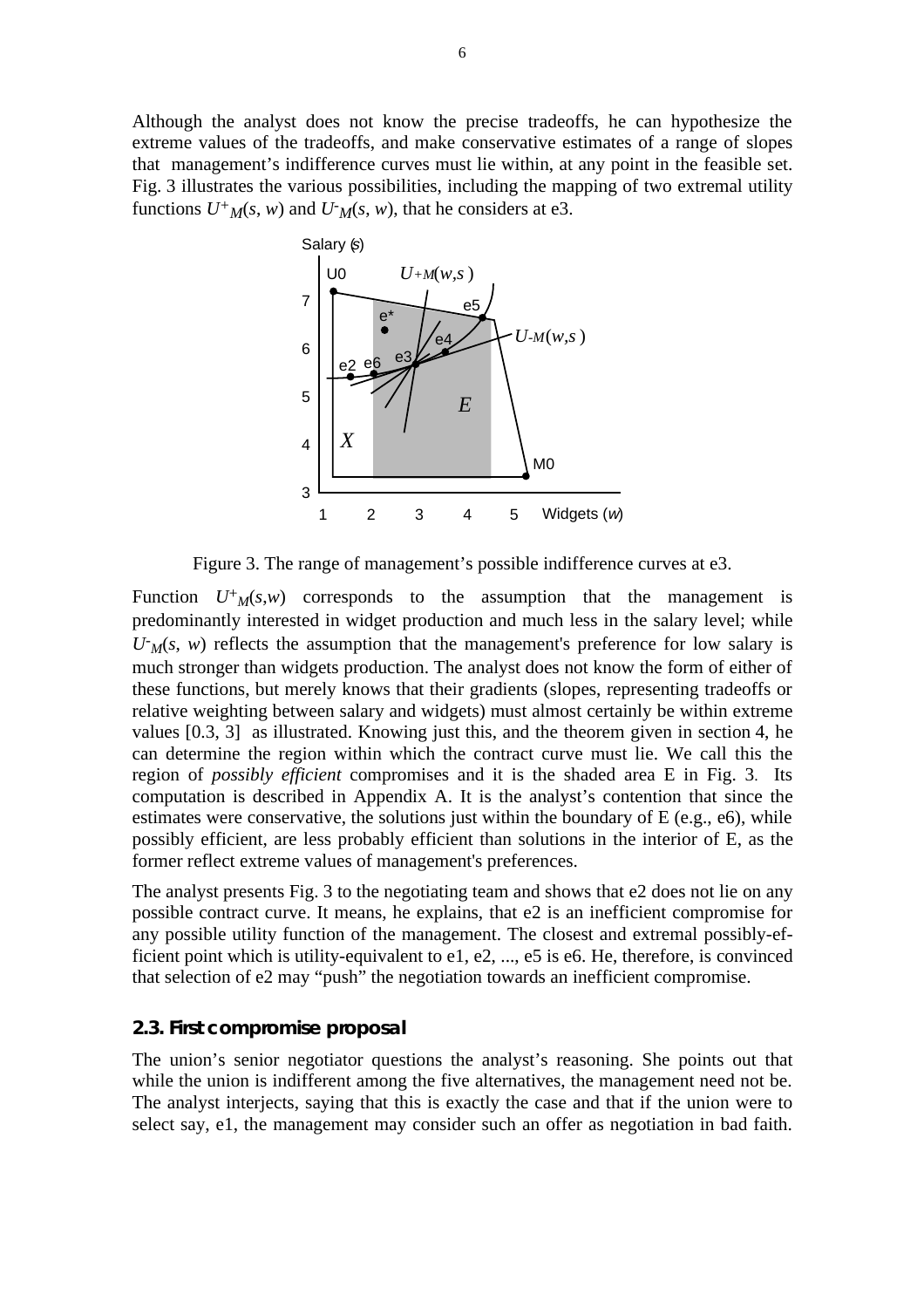This is because, although, e1 brings forth concessions made by the union, it may be considered by the management as a worse offer than the opening position U0. The management's utility level may be higher at U0 than at e1.

The senior negotiator fully agrees with the analyst. She says that this is her very reason for selecting e2 and not e3, e4 or e5. Proposing e2 is constructive because it shows the union's willingness to make concessions, e2 is better for the management than U0. At the same time it gives the union flexibility in its future offers. The union, during the later stages of negotiation, may present compromise proposals which are better for the management but which do not require the union to make any concessions.

The union, for example, can reply with e3 or e4 to the management's counter offer to e2. The selection of one of these alternatives (e3 or e4) would depend on the management's reply to e2; on the degree of their concessions. Moreover, she continues, selection of e2 may lead the management to assume that the union is much less interested in salary level than in the bonus. This may lead the management to put pressure on the union to accept a higher number of widgets. The union may accept it under condition that the management accepts a higher level of salary. This may give the union a strategic advantage over the management.

The analyst listens to the senior negotiator's arguments and suggests that the current utility does not reflect all the preferences of the union. He proposes to include offer flexibility and the probability of management's negative counter-offers to any given offer. This expansion of the utility function is rejected by the union because of its complexity, data requirements and the difficulty of making a meaningful comparison of offer attributes. The senior negotiator states that an attempt to measure everything is impractical and introduces endless decomposition of attributes and the vicious circle of strategic interaction [20].

The analyst then suggests decreasing the concession level earlier agreed to by the union and selecting an alternative which is on or near the efficient frontier. For example, the union may select  $e^*$ , depicted in Fig. 2, as its reply to M0. The union's utility level at  $e^*$ is higher than at e2, that is  $U_U(e^*) > U_U(e^*)$ , and thus—from the union's viewpoint the concession level is smaller.

The senior negotiator replies that this may significantly weaken the union's arguments in the future. The union, with the selection of e2, makes a significant concession and this, if needed, can be explained to the management. The significant distance from U0 to e2 can be easily shown, for example with the use of Fig. 2 with removed the union's indifference curve. The union, proposing e2, makes concessions measured by the changes in the levels of both negotiating issues (salary and production). These issues are what the two sides are negotiating about. Therefore, a significant change cannot be dismissed by the opponent.

Thus, the senior negotiator argues, choosing e\* would amount to making small steps without attempting to build an understanding between the parties, reducing the tensions and making cooperative moves [8]. Offer e2 shows a significant concession made with respect to one issue and a small one to another. It shows the union's willingness to negotiate efficiently but cautiously.

Assume, she continues, that the management replies to e\* with an offer which is only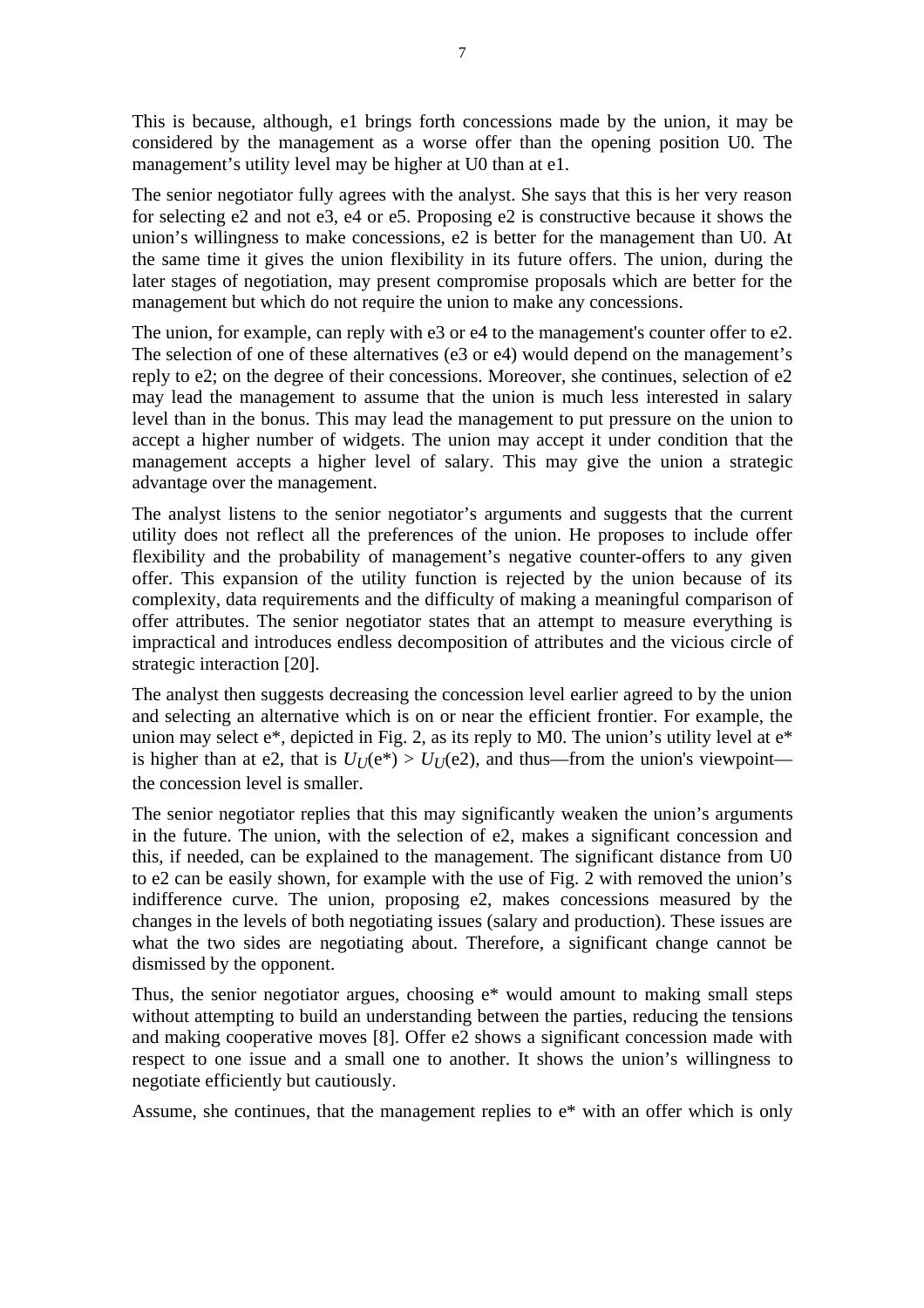marginally better than M0. We would have to reciprocate in kind and the negotiations may take a long time or end in a deadlock. We have our constituency and this negotiation is only a part of our responsibilities. She finishes with questions to the analyst: Can you assure us that the result of "small steps" negotiation will yield a better compromise for the union? Can you assess the increase in the union's utility of a compromise achieved after selecting e\* as opposed to the selection of e2?

Decision analysis does not address this questions and the analyst decides to discontinue the discussion and to concentrate instead on "post-settlement settlement" [5]. He thinks that although the compromise the two parties achieve may be inefficient, he may be able to propose an offer that will benefit both sides.

#### **2.4. Offer exchange and actual compromise**

The negotiation continues along the lines proposed by the senior negotiator. The union replies to M0 = (\$3,200; 5,100) with U1 = (\$5,200; 1,800), (note that U1 = e2). The management responds with a counter-offer  $M1 = (\$4,000; 4,500)$  which the union considers as an improvement over M0. However, the union believes that the management's offer does not match the union's concession. The senior negotiator points out that with the earlier selection of U1 the union has now *flexibility* in its response. It may propose an offer which requires a very small or no decrease in its utility while maintaining negotiations in good faith. This is because the management should perceive the new proposal as being significantly better than U1. Moreover, she adds, the counteroffer should visibly reduce the distance between the union's and the management's positions (see Fig. 4) and indicate their willingness to get both parties closer to a compromise.

Taking the above into considerations, the union proposes  $U2 = (\$5,200; 2,700)$  to which the management replies with  $M2 = (4,400; 4,100)$ . Both the union and the management realize that the compromise is close and, after a long meeting, they agree on the compromise  $UM = (\$4,700; 3,300)$ . The negotiation process leading to the compromise UM is illustrated in Fig. 4.



Figure 4. Union/management negotiations in offer space

The two parties achieve a compromise that seems to satisfy them. We argue that the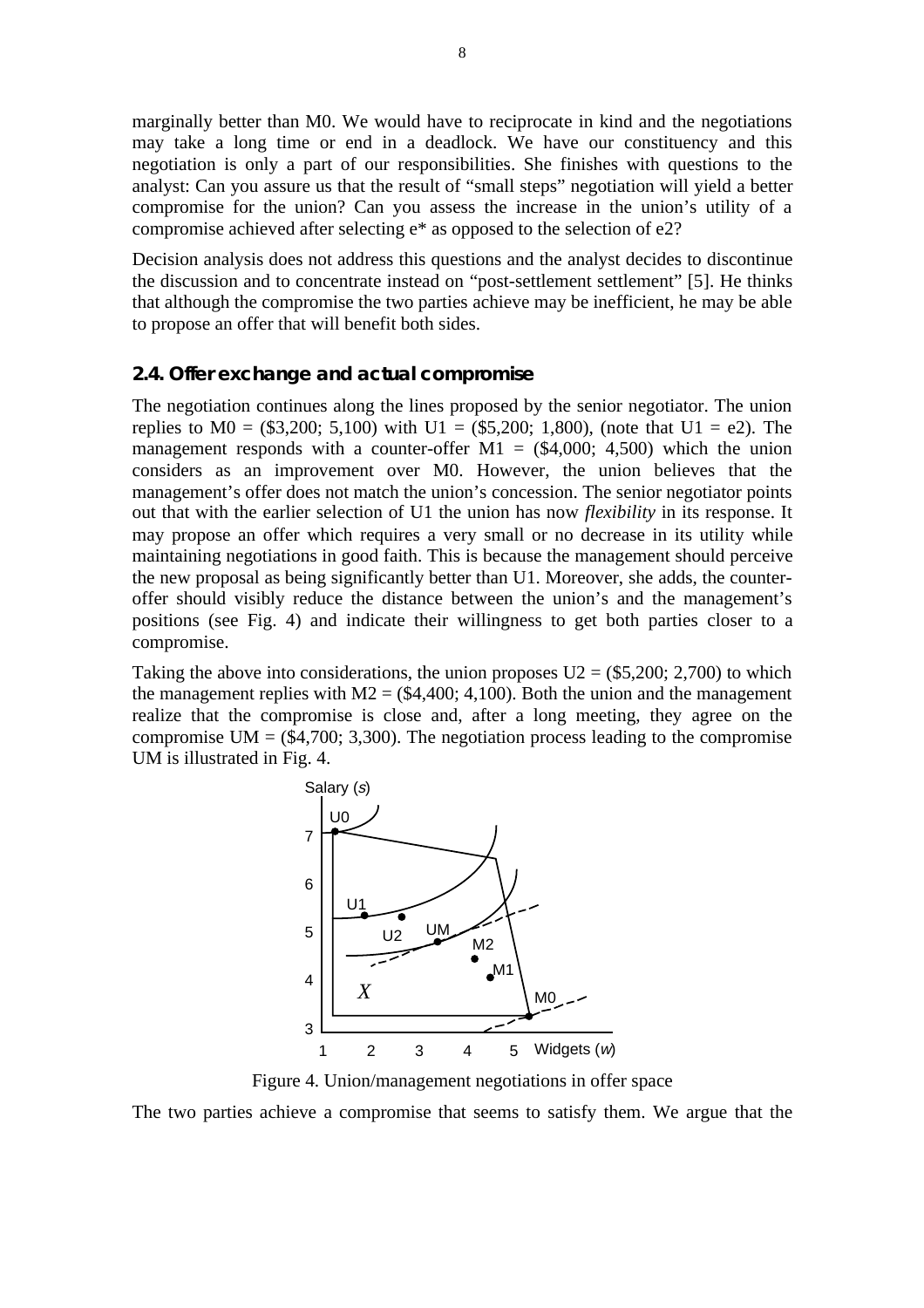union's decisions were based on the rational premises; they included internal aspects of the problem (trade-offs and utility) and external aspects (opponent's needs, reactions, and other stakeholders). The union made moves analyzing its criteria and determined its utility function. Based on this analysis, it selected an offer (U1), with a strategic perspective. This offer, from the decision analysis viewpoint, brought forth concessions that the union was earlier willing to make. The concessions were significant and they could be presented to the management as such. It is also a flexible offer, as it allows the union to make further offers without making any concessions on its part but which would increase the management's utility and thus be considered by the management as concessions. Moreover, at no point in time the union could be accused of making negotiations in bad faith, each of its contemplated or actual offers was getting the two parties closer to a compromise in the sense that it decreased the distance which negotiators may use (e.g., the block measure).

## **2.5 Post-settlement settlements and accuracy**

Union and management achieved the compromise UM. The analyst now needs to determine if UM is efficient. This is a straightforward exercise that requires the use of Theorem 1, given in Section 4, if the analytical form of the two utility functions is known. Thus, the analyst must determine the management's utility. Assume, that the management is willing to cooperate and that the analyst determines that the management's indifference curves are as depicted in Figure 6. This implies that the compromise UM is inefficient. Realizing this he suggests a post-settlement settlement. Offers D or P2 should be considered as a final compromise. He adds that, with the selection of P2, the management will be able to increase its utility value from 25.1 at UM to 26.8.

The management seems reluctant to accept the analyst's arguments and one of the team members states that she really does not see any improvements. The analyst explains that from his discussion with the team he was able to precisely determine the management's utility and this allowed him to propose a compromise better than UM. The member raises the issue of *accuracy*. She says that the trade-offs really reflect the average perception of all the members and cannot be considered precisely. She therefore asks the analyst to conduct sensitivity analysis.

The analyst determines the range of changes in the trade-off values for which UM is efficient and for which the P2 is efficient and presents them to the management team. The discussion then concentrates on the issue whether the trade-off value between widgets and salary is indeed exactly 2.7. It continues for some time, when the management realizes that this discussion is meaningless because they cannot give a precise value. Then, the analyst asks management to rank the three alternatives UM, D and P2. The management team selects D as a clearly better option than UM, but is not able to differentiate between D and P2.

The analyst returns to the union representatives and suggest that, instead of UM, D be selected and that if the union agrees the management may be willing to accept this offer. He points out, that the union prefers D over UM and, therefore, they should accept it, or even suggest P2 as the final compromise. The discussion following the analyst's presentation closely resembles one he earlier had with the management. In effect UM remains the accepted compromise.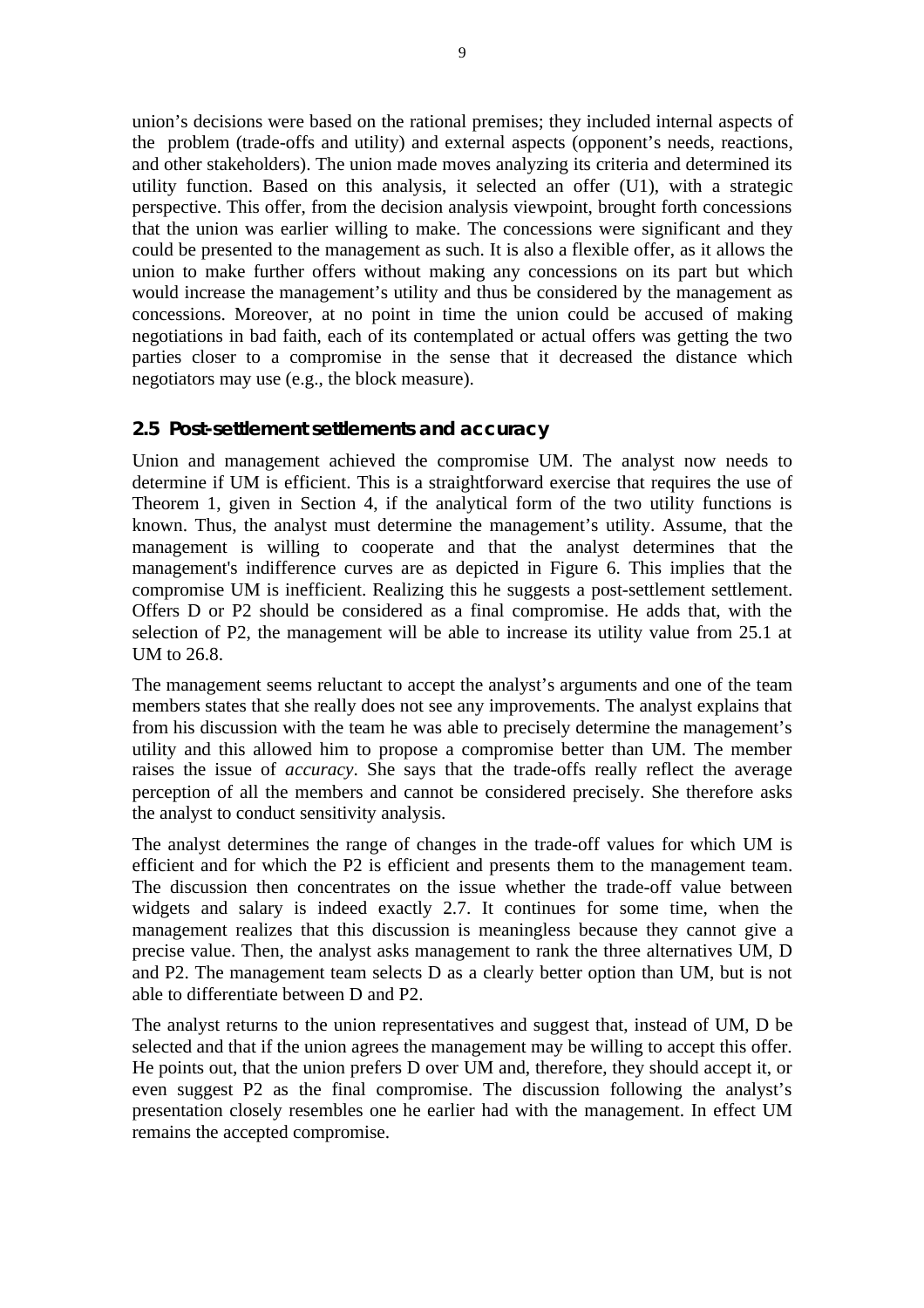Note that we considered here a highly unrealistic situation with the analyst having full information about both parties. Most often the knowledge about the opponent is only partial. As we will show in Section 4, even small changes in the evaluation of the utilities may cause significant changes in the contract curves and move the efficient solutions from the boundary to the interior of *X* or vice versa.

## **3. Assumptions and Definitions**

We consider *two party negotiations* over issues on which certain constraints are imposed. The negotiations are conducted in the *offer space* ℜ which is an *n*-dimensional space of real numbers. The set  $X \subset \Re$  of feasible options is defined by constraints which both parties must obey and it is assumed convex. Utilities  $U_M(\mathbf{x})$  and  $U_U(\mathbf{x})$ , of the two parties are functions defined over *X* and its "neighborhood;" they are in general convex (or concave) functions. Equality or inequality constraints on these functions therefore define convex curves and regions in *X*.

For the most part, we assume that the parties' utilities are *stable* over time. This is not really a restriction with respect to our objectives since it is easy to understand changing preferences as a cause of non efficient compromises (the solution to the changed problem is non efficient with respect to the original problem); indeed our intention is to show that even with stable utilities there are reasons for terminating negotiation with an inefficient compromise.

We make the assumption that each party knows his or her own utility function, but not the other party's. This reflects the fact that in real-world negotiations the exact preferences of the other party are incompletely known to each side, and this information is often guarded because it may be disadvantageous to reveal one's true preferences. However, it may be possible to make a qualitative estimate of the other party's utility function, and we will explore this possibility. Indeed, the concepts we develop will make it possible to provide support without having the utility function of either party.

Incomplete information as a cause of inefficiency has been previously studied and is well known [21]-[24]. These studies demonstrate this in fairly restricted negotiations in which one characteristic is unknown, but strong assumptions are made about the rest of the problem and the negotiators' cognitive capabilities. Lax and Sebenius [14], (Chapter 7) look at more general negotiations and conclude that under incomplete information, the tension between creating and claiming value is a primary cause of inefficient outcomes.

We are more concerned with the manner in which tactics, strategic moves and cognitive limitations, rather than incomplete information, lead to inefficient compromises. These issues include trust and animosity, external pressure, flexibility considerations, other decision problems and parties encountered, anticipation of future negotiations, and manipulation of the parties' motivations. A typical demonstration will be that a small change in the assessment of the opponent's utility function or additional considerations of the opponent's reactions, can result in a drastic change in the character of the negotiations, e.g., converting it from distributive to cooperative, and turning the compromise from nearly efficient to clearly inefficient.

Definition 1. The *contract curve* (*CC*) is the subset of the feasible set  $X \subseteq \Re$  which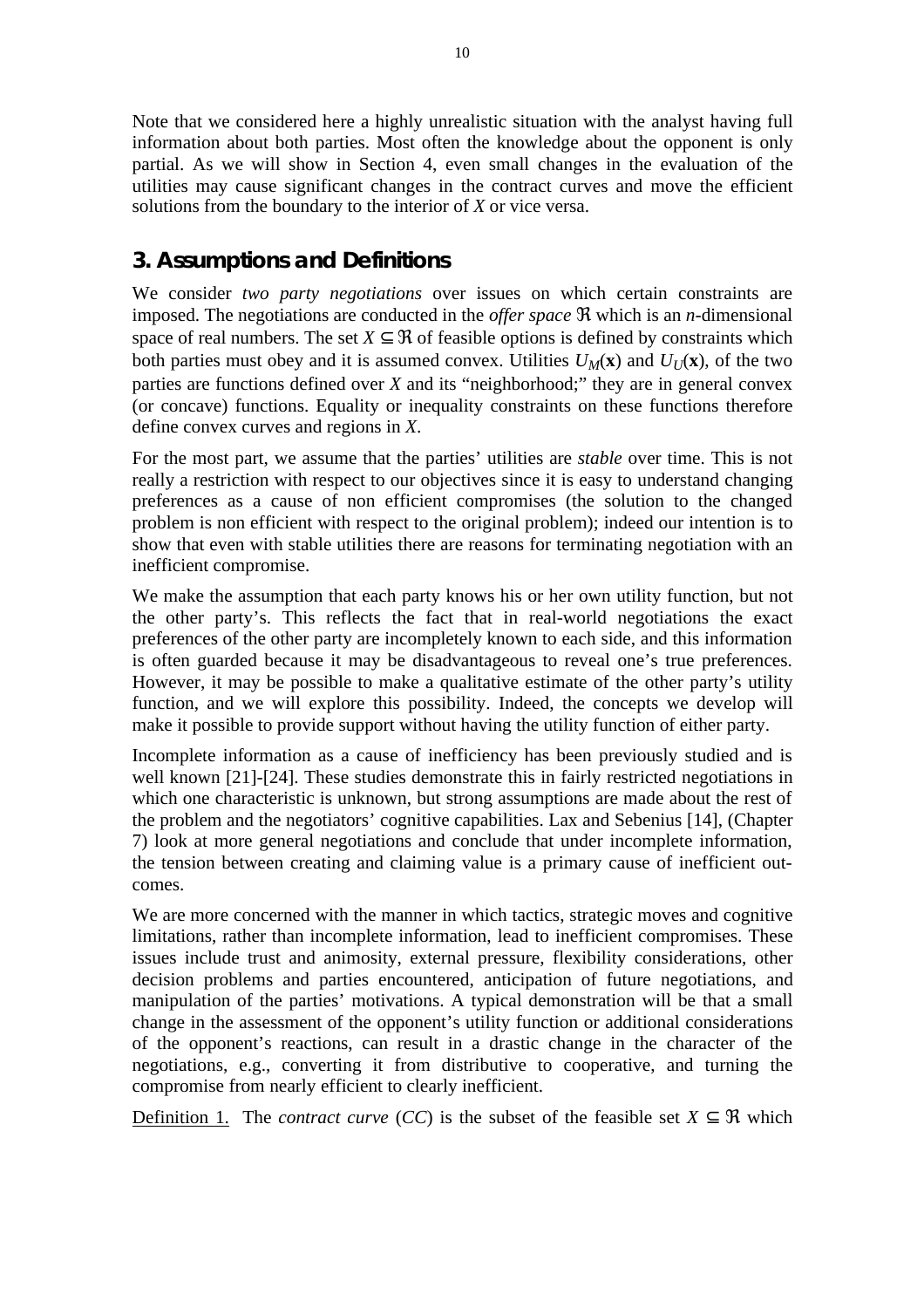contains only efficient solutions.

For unconstrained problems  $(X = \Re)$  the contract curve was first discussed by Edgeworth [25]. In constrained problems ( $X \subset \mathcal{R}$ ), the contract curve may be contained in *X*, partially contained and partially determined by the frontiers (constraint boundaries) of *X*, or fully located on the frontiers of *X* [25]. The contract curve in offerspace corresponds to the Pareto frontier in utility-space. Thus, the Pareto frontier and the contract curve are fully defined by the two utility functions and *X*.

Further, we characterize the nature of the relationship by defining the *opposition* between two negotiating parties. We use the term "opposition" in a general sense referring to relationships between the motivations or preferences of the two agents with respect to each other. Intuitively, the strength of opposition is the level of (dis)agreement between the parties at any point  $p \in \Re$  or over a region of possible offers,  $X \subseteq \mathcal{R}$ . Strict or strong opposition is typical of strictly competitive games when any gain for one party can be achieved only at a loss for another party. At the other extreme, weak or a complete lack of opposition means that both parties simultaneously achieve either losses or gains. This distinction corresponds roughly to the win-lose and win-win types of negotiations. Our formal characterization of opposition allows for a finer distinction of types of negotiation and more comprehensive analysis. In particular, it can help the parties obtain an intuitive, qualitative understanding of how different regions of X are characterized by different levels of opposition, and can thus motivate and guide the search for solutions that release the tension between cooperative versus distributive bargaining.

Since opposition between the two parties can vary considerably over the offer space (with one pair of positions considered highly antagonistic and another pair being highly cooperative), we need to describe the *local* properties of the relationship. We first begin with the opposition at any *point* of the offer space ℜ.

Definition 2. The parties are in *local strict opposition* at a point  $\mathbf{x} \in \mathcal{R}$  iff for all points **x**<sup>′</sup> ∈  $\mathcal{R}$  that are sufficiently close to **x** (i.e., for some  $\epsilon$ ,  $\epsilon > 0$ , such that  $\forall$ **x**′  $\|\mathbf{x}' - \mathbf{x}\| < \epsilon$ ), an increase of one utility can be achieved only at the expense of a decrease of the other utility.

The above definition can be usefully restated using vector calculus as follows. Recall that the *level curves* or *indifference curves* of a utility function  $U(x)$  are curves of constant utility value  $U(\mathbf{x}) = c$ , for some *c*. The gradient  $\nabla U(\mathbf{x})$  at a point **x** is therefore perpendicular to the level curve of  $U(\mathbf{x})$  that goes through **x**. Further,  $U(\mathbf{x})$  increases most rapidly at **x** in the direction of the gradient, and it decreases most rapidly in the opposite direction. The rate of increase in any direction **e** is given by  $e \cdot \nabla U(\mathbf{x})$ . As discussed in Section 4, points of local strict opposition (Definition 2) are exactly those at which the gradients of the two utility functions point in opposite directions, i.e.,  $\mathbf{x} \in \mathbb{R}$  $\mathcal{R}$  such that  $\nabla U_1(\mathbf{x}) = -k \nabla U_2(\mathbf{x})$ ,  $k > 0$ , and this property could constitute an alternative definition of points of local strict opposition. Using the geometric interpretation of the gradients, these points may also be called *tangential points*, i.e., points where level curves meet tangentially.

Definition 3. The parties are in *local nonstrict opposition* at a point  $\mathbf{x} \in \mathcal{R}$  iff they are not in local strict opposition at **x**, i.e., iff it is possible for both parties to raise their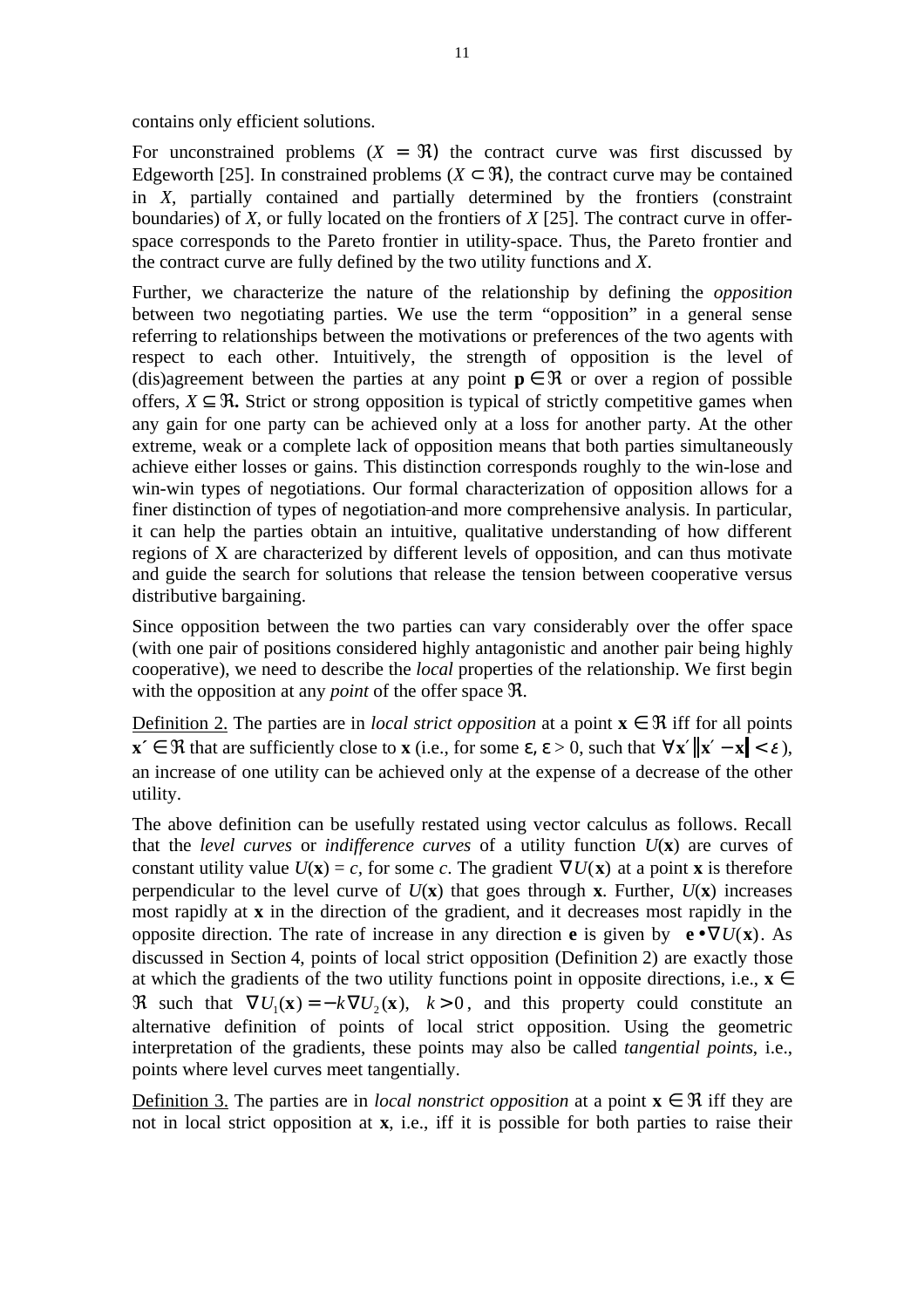utilities by moving an infinitesimal distance from **x**.

We also introduce two additional types of opposition based on the tension between the two parties at an offer in terms of the cooperativeness or conflict between the interests (utilities) of the two sides. Since each utility gradient represents the "central interests" or most preferred direction in which a party would like to move, if the two directions are close to each other, the two parties have more scope for cooperatively improving upon the compromise than if the two gradients were in largely opposing directions.<sup>3</sup>

Definition 4. The parties are in *local weak opposition* at a point  $\mathbf{x} \in \mathcal{R}$  iff  $\nabla U_1(\mathbf{x}) \bullet \nabla U_2(\mathbf{x}) \ge 0$ , i.e., iff the gradients at **x** of the two utility functions form an acute or right angle.

Definition 5. The parties are in *local strong opposition* at a point  $\mathbf{x} \in \mathcal{R}$  iff  $\nabla U_1(\mathbf{x}) \bullet \nabla U_2(\mathbf{x}) < 0$ , i.e., iff the gradients at **x** form an obtuse angle.

While local opposition allows us to discuss the nature of the opposition for an individual position—which is in or out of the feasible set *X*—such as an initial offer, a counter-offer and a compromise, we can define global opposition which characterizes and is restricted to—the entire set of feasible offers.

Definition 6. The parties are in *global strict (nonstrict, weak, strong) opposition* iff for every  $\mathbf{x} \in X$  they are in local strict (nonstrict, weak, strong) opposition.

Strict and nonstrict global oppositions are complementary cases. We will show that under global strict opposition the contract curve is identical to the whole of *X*. In the case of global nonstrict opposition, the contract curve lies on the frontier of *X*. There are also negotiation cases with local nonstrict opposition at some points of *X* and strict opposition at others. In these cases the contract curve is either on the frontier of *X* or, more often, partially on the frontier and partially in the interior of *X*.

Another type of opposition that is intermediate in scale between local and global opposition is *offer-pair opposition*. It is defined, as the name implies, on a pair of points in offer space. Given that the two parties have made offers  $x_1$  and  $x_2$  respectively, the offer-pair opposition between the two parties is  $\nabla U_1(\mathbf{x}_1) \bullet \nabla U_2(\mathbf{x}_2)$ , and its nature can be characterized as strong or weak as before, based on whether its value is negative or positive. Offer-pair opposition is useful in modelling the relationship between the two parties at early stages of the negotiation when there is no single point that is genuinely under consideration as a final compromise. In such situations, the gradients at the offers indicate which directions are most preferred for each party, and they may choose to take this into account in concession making.

A curve that is closely allied to the contract curve (*CC*) and useful in conceptualizing the preference and efficiency structure of the offer space is the following:

Definition 7. The *tangential point curve* (*TPC*) is the set of points  $\mathbf{x} \in \mathcal{R}$  at which the two utility functions satisfy  $\nabla U_1(\mathbf{x}) = -k \nabla U_2(\mathbf{x})$ ,  $k > 0$ , i.e., points at which the level curves of the two utility functions are tangential to each other.

<sup>&</sup>lt;sup>2</sup><br>3  $3\,\text{This}$  can be formally proved by considering the width of the band of directions that would result in joint improvement, given any two values for the gradients.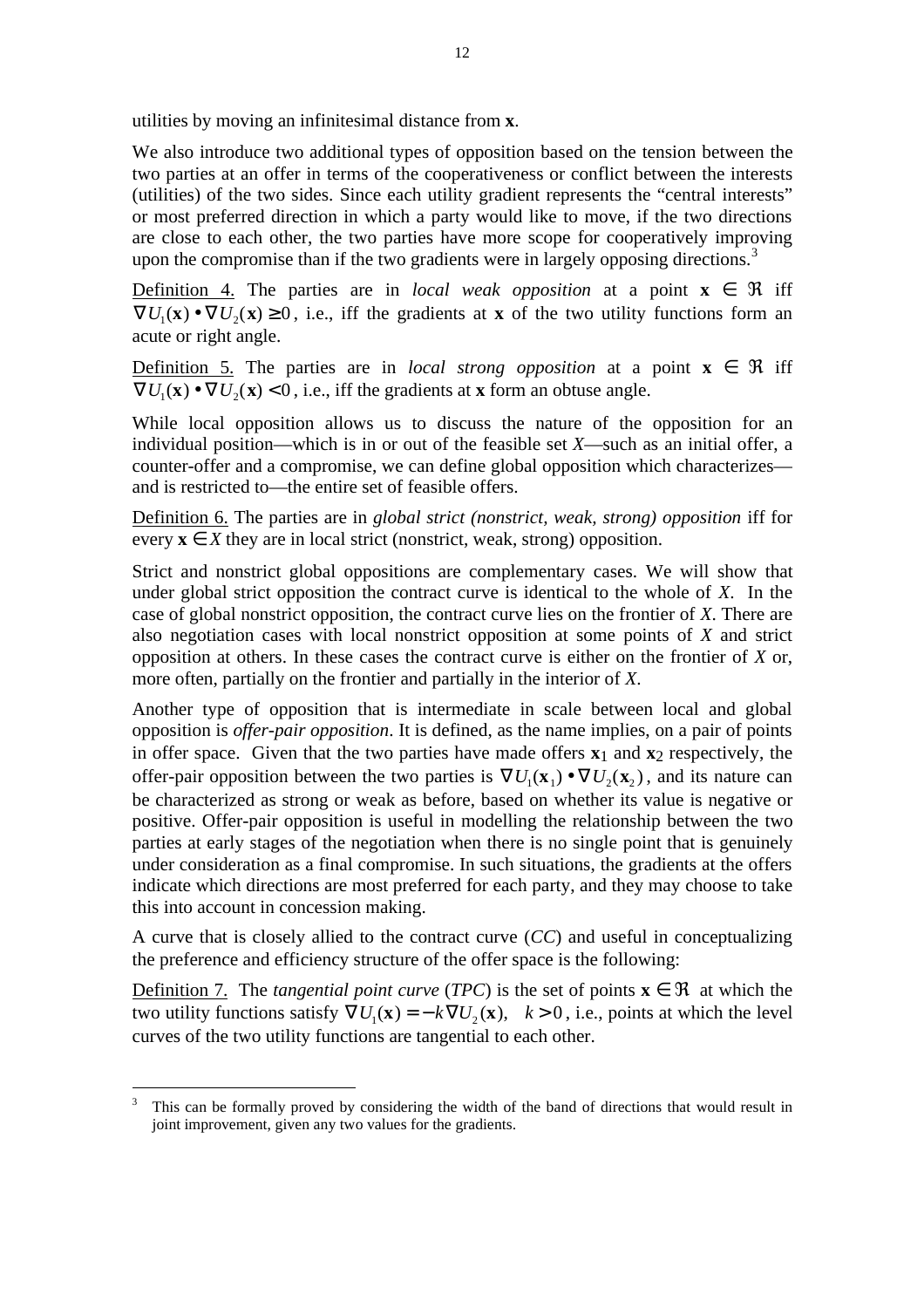Part of this curve coincides with the contract curve under certain conditions (one of which is that the relevant portion of the *TPC* must be within the feasible set), and thus represents the efficient set under those conditions. However its more useful property is the fact that the gradients of both utilities, anywhere in ℜ, always point roughly towards the *TPC* regardless of where the *TPC* may be located (in or out of the feasible set); this helps in visualizing the relationship between the two parties when depicted as a field of arrows. Put another way, "*CC* tends towards *TPC*", and a special case of this property is the result that when the *TPC* is entirely outside the feasible set, the Pareto-optimal set (CC) must lie on the boundary of *X,* on those segments that are closest to the *TPC*. These aspects are explored in Section 4.

## **4. Opposition and Compromises**

#### **4.1. Conditions for efficient compromises**

The efficiency of the compromise UM depends, for a given value of union's utility, on the management's utility function. Assume that UM is efficient. The management's utility level curve or indifference curve, for simplicity assumed linear, is depicted in Fig. 4. Moving from UM results in an increase in one party's utility at the expense of the other party's utility. This is because the parties are in strict opposition at UM.

Given a pair of analytic utility functions, the following theorem establishes purely local criteria that can be applied to determine whether a given position is an efficient point or not. Alternatively, the theorem can be viewed as the defining equation of the contract curve (efficient set) in offer space. In unconstrained negotiations, only the first half of the theorem can apply, and the theorem effectively says that the TPC (tangential point curve) is identical to CC.

The results in this section can be easily generalized to higher dimensional vector spaces (*m* parties negotiating over *n* issues), but we will keep the discussion to two dimensions to continue our case study and illustrate concepts geometrically. Further, these results hold under the slightly weaker requirement of quasiconvexity rather than convexity of  $U_U(x)$ ,  $U_M(x)$  and  $B(x)$ .

Let  $B(x) = 0$  denote the equation of the boundary of *X*, defining  $x \in X$  iff  $B(x) \cdot 0$ . Then  $\nabla B(\mathbf{x})$  is the outward normal direction to the boundary of *X* at **x**.

Theorem 1. Offer  $\mathbf{x}^*$  ∈ *X* is efficient iff, either

(A) 
$$
\mathbf{x}^*
$$
 is in the interior of *X* and the *local* opposition at  $\mathbf{x}^*$  is strict, i.e.,  
\n
$$
\nabla U_U(\mathbf{x}^*) = -k \nabla U_M(\mathbf{x}^*),
$$
\n(2)

where *k* is some positive constant, or

(B) 
$$
\mathbf{x}^*
$$
 is on the boundary of *X*, and for some  $\alpha$ ,  $\beta \cdot 0$   
\n
$$
\alpha \nabla U_U(\mathbf{x}^*) + \beta \nabla U_M(\mathbf{x}^*) = \nabla B(\mathbf{x}^*).
$$
\n(3)

given convex/concave utility functions and a convex feasible set. Qualitative Explanation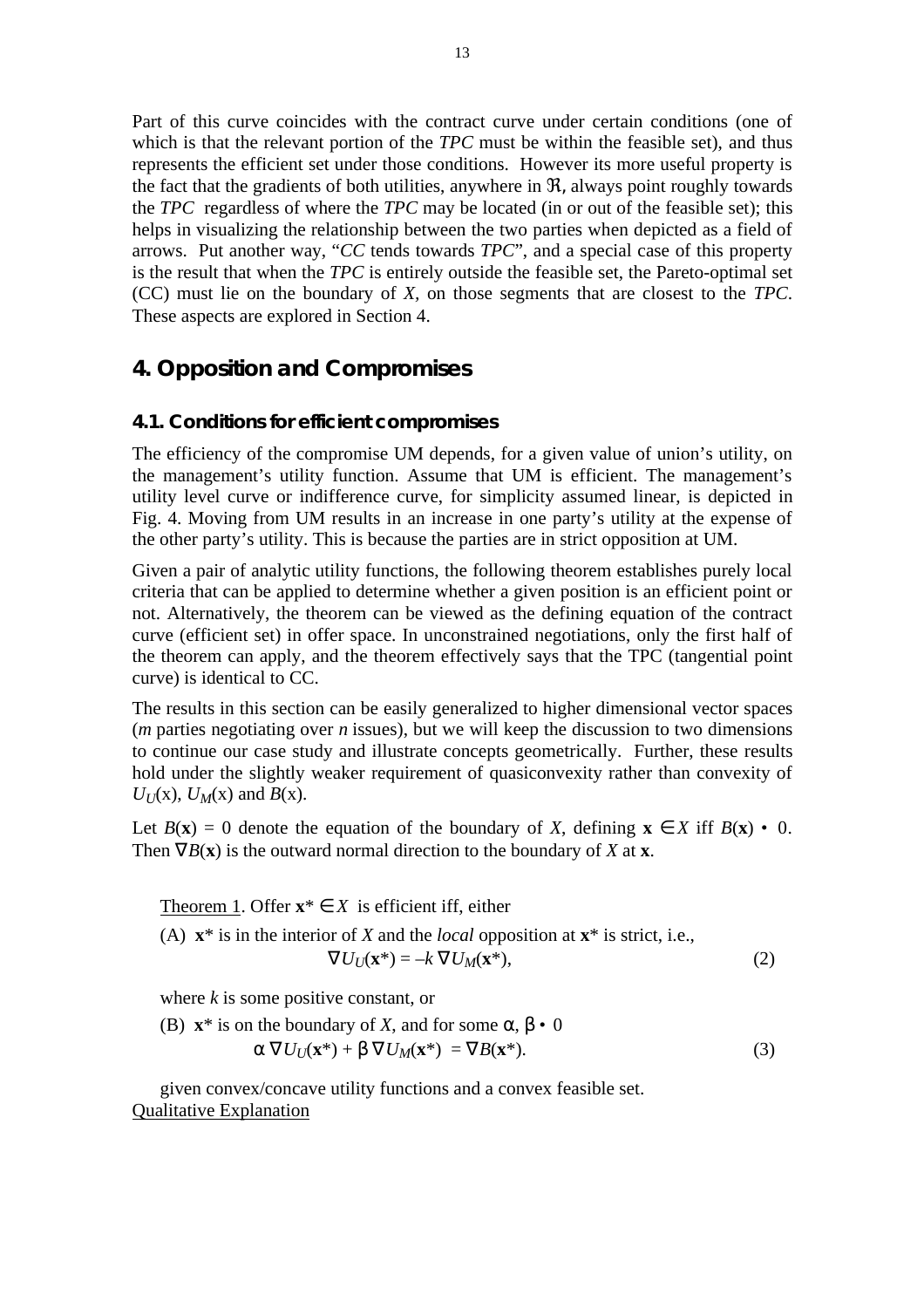The theorem treats interior points and boundary points of the feasible set *X* differently, and part A essentially says that an interior point is efficient iff it is a point at which some level curves of the two parties meet tangentially. A utility gradient indicates the direction in which its agent would most prefer to go if she only considered small immediate gains, and any direction making an acute angle with the gradient (i.e., any direction **d** such that  $\mathbf{d} \cdot \nabla U_i(\mathbf{x}) > 0$  is a direction in which the utility can be improved. Therefore, if the two agents do not have exactly opposing gradients, there is a direction in which both can jointly improve their position from the current one, and the current position is not efficient. So local strict opposition is a necessary condition—and sufficient, with convex/concave utility functions—for an interior point to be efficient.

However, there may be no tangential points within  $X$  (either because they are all outside *X* or because there exist no tangential points at all for the given utility functions). In that case the efficient set will lie on the boundary of *X*. The local conditions that identify which boundary points are efficient are given in part B of the theorem, and essentially say that there is no direction for improvement *within* the set *X* at a boundary efficient point. The expression  $\alpha \nabla U_U(\mathbf{x}^*) + \beta \nabla U_M(\mathbf{x}^*)$  defines a convex cone of directions at **x**<sup>\*</sup>, and when the outward normal to the boundary lies within this cone, any direction into *X* at  $\mathbf{x}^*$  must make an obtuse angle with at least one of the two utility gradients, thereby failing to improve that utility.

#### Proof:

(A) Every point **x**\* in *X*, must lie on some unique level curve of each utility function, and the level curve of  $U_U(\mathbf{x})$  that passes through  $\mathbf{x}^*$  is described by the equation  $U_U(\mathbf{x}) =$ *U*<sub>*U*</sub>(**x**<sup>\*</sup>). This level curve defines the boundary of a set *C* = {**x**∈*X* s.t. *U*<sub>*U*</sub>(**x**) • *U*<sub>*U*</sub>(**x**<sup>\*</sup>)}. Clearly,  $\mathbf{x}^*$  is efficient iff  $U_M(\mathbf{x})$  is maximized within *C* at  $\mathbf{x}^*$  (points outside *C* are eliminated because those points are dominated with respect to the  $U_U$  criterion, and points at which  $U_M$  is not maximum are dominated by points at which it is). Thus we convert the problem of maximizing both  $U_U(\mathbf{x})$  and  $U_M(\mathbf{x})$  over *X* to one of maximizing  $U_M(\mathbf{x})$  given  $U_U(\mathbf{x}) \cdot U_U(\mathbf{x}^*)$ .

This constrained optimization problem is easily solved by the standard method of Lagrange (see, for example, [27]), and immediately gives us the equation  $\nabla U_M(x^*)$  +  $\lambda \nabla U_{U}(\mathbf{x}^{*}) = \mathbf{0}$ ,  $\lambda \ge 0$ , as the general form of the solution, where  $\lambda$  is the Lagrange multiplier. This equation is rewritten as (2) to convey the geometric properties of the solution.

(B) Since the conversion of the two-criterion maximization problem to the constrained single-criterion maximization problem is general, we have the identical requirement, to maximize  $U_M(\mathbf{x})$  given  $U_U(\mathbf{x}) \cdot U_U(\mathbf{x}^*)$  now, however, with an additional constraint,  $B(x) = 0$ . Once again applying the method of Lagrange, we get the general form of the solution as  $\nabla U_M(\mathbf{x}^*) + \lambda \nabla U_U(\mathbf{x}^*) + \mu \nabla B(\mathbf{x}^*) = 0$ ,  $\lambda \ge 0$ ,  $\mu \cdot 0$ .  $\mu$  is positive or negative according to whether the inner or outer normal direction of  $B(x)$  is considered the gradient  $\nabla B(\mathbf{x})$ ; in our case, with  $B(\mathbf{x}) \cdot \mathbf{0}$  defining the region *X*,  $\mu$  is negative. A simple rewriting of this expression obtains (3).  $\triangleleft$ 

Note that parts A and B of the theorem are exhaustive but not mutually exclusive because when both conditions apply we have tangential points on the boundary.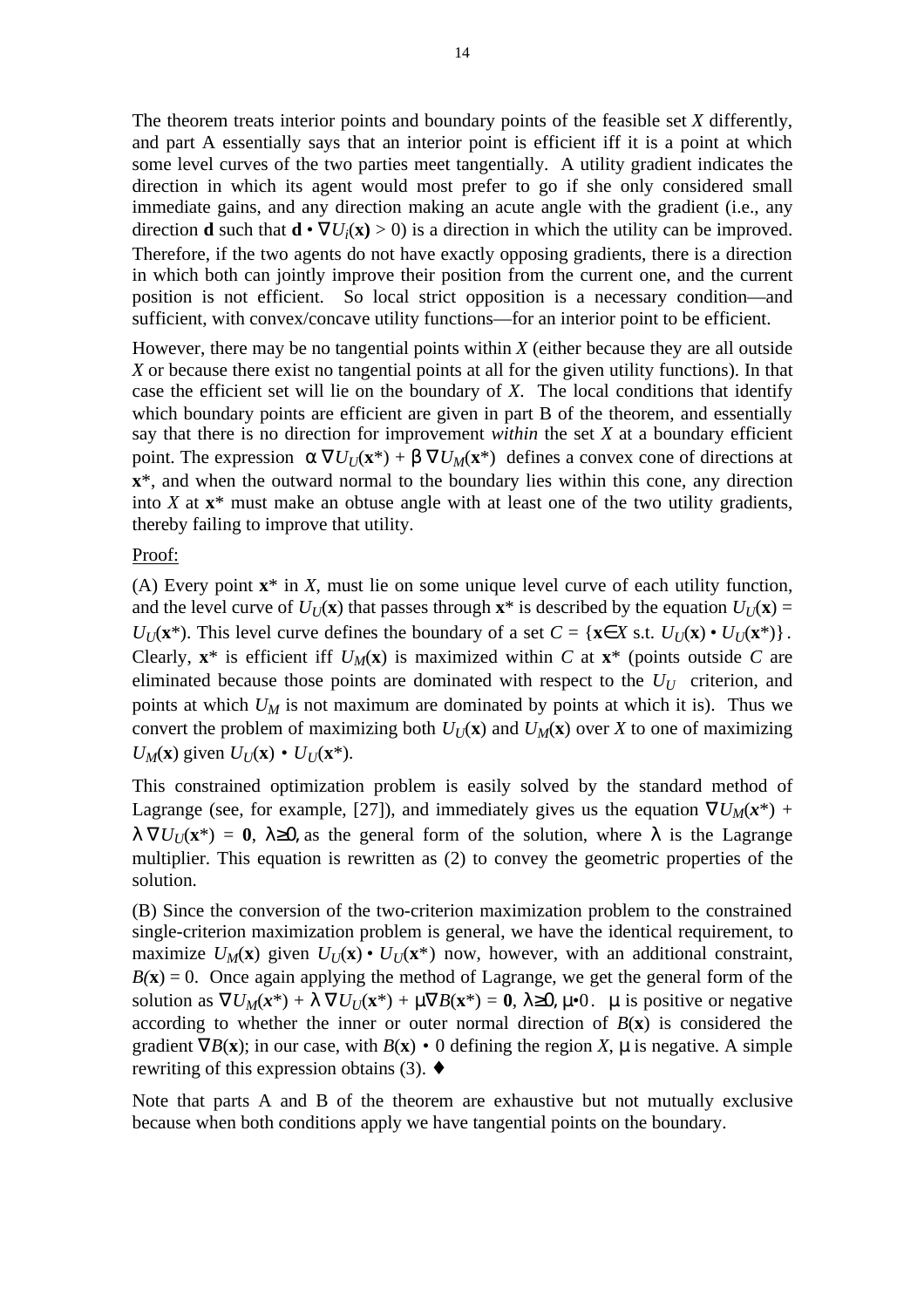We now discuss special cases of opposition and their implications for the nature of the contract curve.

#### **4.2. Strict opposition**

Global opposition requires that at every point in *X* the local opposition is always the same (strict or nonstrict).

Theorem 2. Assume that the agents' preferences differ. They are in global strict opposition in *X* if  $U_U$  and  $U_M$  are linear and in local strict opposition at any one point in *X*.

**Proof:** If  $U_U$  and  $U_M$  are linear, the gradients of the two utilities are constant vectors all over *X*. Thus the two gradients align (in opposite directions) either everywhere or nowhere in  $X$ . Therefore given any point of local strict opposition in  $X$ , global strict opposition is implied. ♦

The converse is not true; given global strict opposition ( $\forall$ **x**∈*X*  $\nabla U_U(\mathbf{x}) = -k U_M(\mathbf{x})$ ), the two utility functions need not be linear. Any pair of nonlinear functions such that one is the negative of the other satisfies this condition. A corollary to the theorem is that global strict opposition with one linear utility implies that the other utility function must also be linear.

The implication of Theorem 2 is that for the linear utilities and local strict opposition, the indifference curves are tangential at every point in *X*, and the whole set *X* of feasible solutions is efficient. For linear utilities without local strict opposition, the entire interior of *X* is inefficient and the efficient set lies on the boundary. (This is a special case of the theorem involving monotonicity below.) This is not the case for strictly convex (concave) utilities or when at least one of the utilities is nonlinear (Figure 3, for example). Thus, in the case of strictly opposing parties, a linear approximation of the nonlinear utilities may result in significant errors and make impossible discrimination of offer efficiency.



Figure 5. Local strict opposition and inefficient compromises

From Theorem 2 it follows that in the linear case and strict initial opposition nego-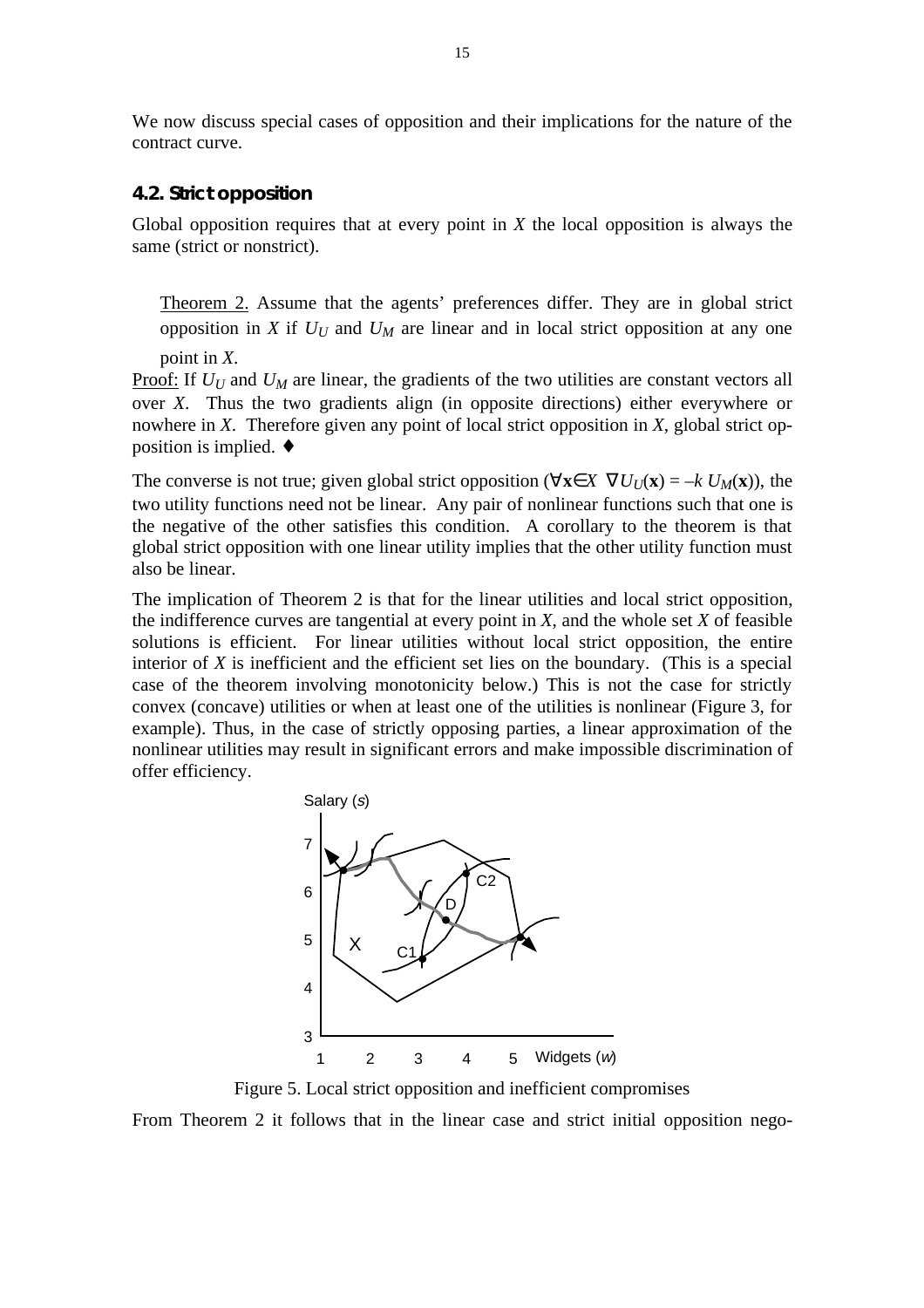tiations always terminate in an efficient compromise. We consider this special case, with condition (2) holding between the initial points, i.e., with  $\nabla U_U(\mathbf{u}_0) = -k \nabla U_M(\mathbf{m}_0)$ . The nonlinear situation is illustrated in Fig. 5. The contract curve is non-linear and, depending on the initial offers and set *X*, it may initially be on the boundary of *X*. Strict local opposition (and thus efficiency) at the initial points does not ensure that negotiations will terminate in an efficient compromise, as the figure illustrates.

If C1 or C2 is the compromise then it is inefficient because the parties' utilities are not tangential at these points. Both parties may increase their respective utilities if they select any point from the dashed line. An efficient compromise is at point D.

#### **4.3. Nonstrict opposition**

In the case of global nonstrict opposition, that is, if ∃ **x**∈*X* such that  $\nabla U_U(\mathbf{x}) = -k \nabla U_M(\mathbf{x})$ , the contract curve lies on the boundary of *X* because condition (a) of Theorem 1 does not apply in *X* and thus (b) holds. We illustrate the case of global nonstrict opposition with a revised example of union-management negotiation and, as before, take the union's perspective. The two parties make the same initial proposals and counter-offers and reach the same compromise as previously. As we indicate in Fig. 6, the only difference is in the management's utility. The change in the utility from the one depicted in Fig. 4 is not very significant. In fact, it could be even smaller and the effect would be the same (for illustrative purposes we made a greater change in the indifference curves), that is the achieved compromise UM would be inefficient. The same behaviour of the two parties leads now to inefficiency because of different, than in Fig. 4, management's utility. In this case the contract curve consists of two intervals [U0, P2], [P2, M0].



Figure 6. Global nonstrict opposition and an inefficient compromise.

The strength of opposition depends both on objectives and preferences. The management's objectives remain the same, it wants more of widgets and less of salary, but the trade-off coefficients change. The management is now more interested in salary (see Fig. 6) than it was in the example illustrated in Fig. 4. This small change moves negotiations from local strict opposition at some points within *X* to global nonstrict opposition. This phenomenon has been observed in both real-life situations and in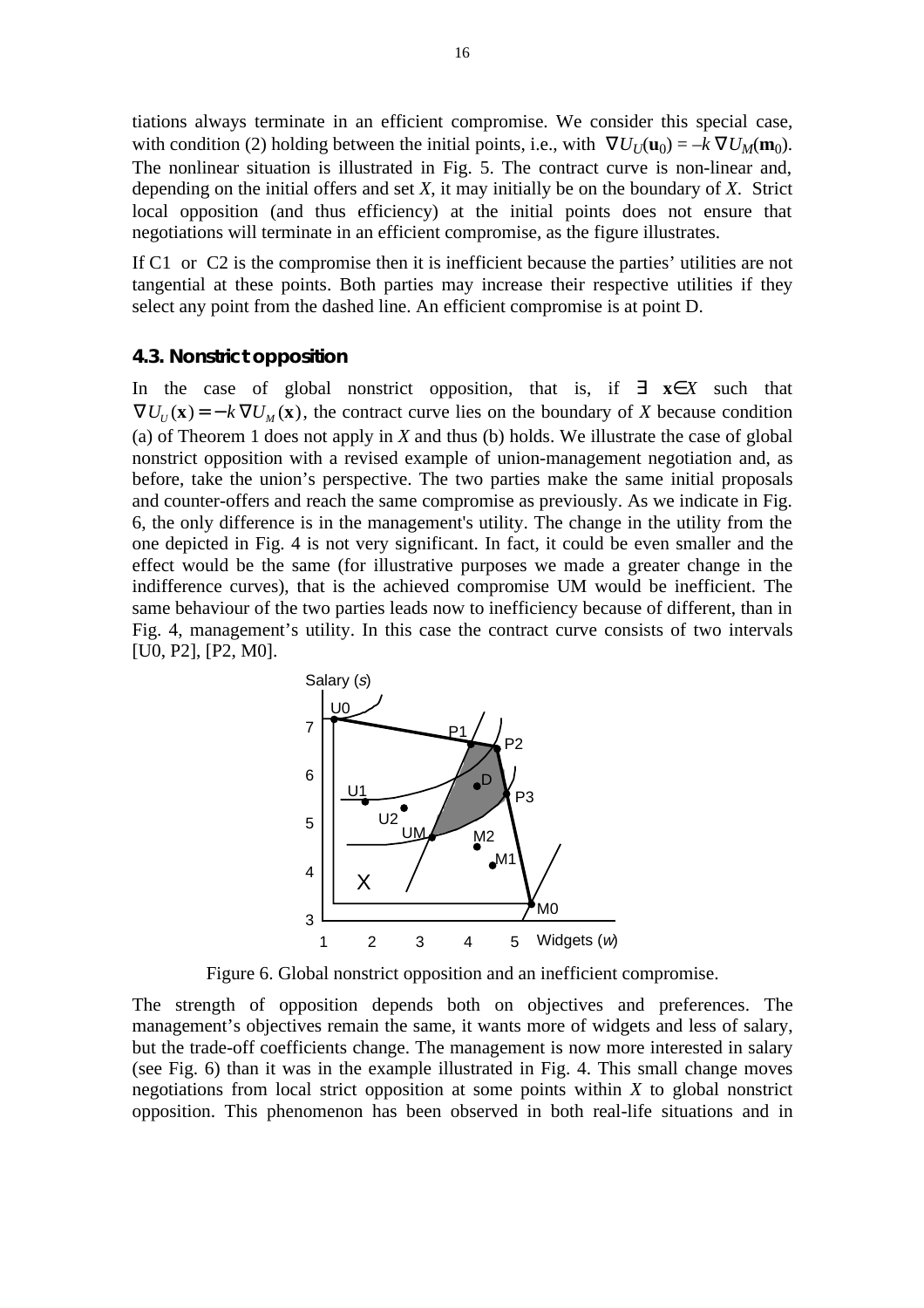laboratory experiments [19]. Note that since this change may not be known to the other party, the sequence of offers and counter-offers may be the same as illustrated in Fig. 4.

#### **4.4. Weak and Strong Opposition**

To consider the conditions for the weak and strong forms of opposition we make two assumptions. One, often used in economics and utility theory, is that the utilities are monotonic functions. The second assumption is that rational agents will not negotiate issues on which they are both indifferent. While strategic misrepresentation is possible, that is, a party may introduce an issue which has no implications for its own utility, this issue has to be at least relevant for the opponent. The implication of this assumption is that

$$
\forall \mathbf{x} \in X : \mathbf{C}U_U(\mathbf{x}) / \mathbf{C}x_j = 0 \Longrightarrow \mathbf{C}U_M(\mathbf{x}) / \mathbf{C}x_j \bullet 0, j=1,2
$$
 (5)

(and similarly with the utilities switched).

Theorem 3. Given  $U_U(\mathbf{x})$  and  $U_M(\mathbf{x})$  monotonic, and no irrelevant issues, if there is local weak opposition at any one point in *X*, then the two parties are in global nonstrict opposition over *X*.

It is not possible to prove a stronger result: e.g., local weak opposition does not imply global weak opposition; the strength of opposition can vary across *X*, even under the restrictive monotonicity assumption. However, the above theorem is quite useful since it concerns efficiency (global nonstrict opposition implies that efficient points are located only on the boundary, due to theorem 1).

Theorem 4 (complementary to 3). Given monotonic  $U_U(\mathbf{x})$  and  $U_M(\mathbf{x})$  and no irrelevant issues, if there is local strict opposition at any point within X, then the two parties are in global strong opposition.

Proofs of 3 and 4: Monotonicity implies that the derivatives do not change sign, i.e., each derivative is always nonnegative or nonpositive. Thus each of the components of the gradient vectors maintains the same sign throughout *X*. Since  $\nabla U_{U}(\mathbf{x}^*)$  = –  $k\nabla U_M(\mathbf{x}^*)$  at an efficient point  $\mathbf{x}^*$ , it follows that the corresponding components of the two gradient vectors must have opposite signs or be both zero at **x**\*. The latter possibility is ruled out by the assumption of no irrelevant issues. By monotonicity, the signs of the components at **x**\* must hold throughout *X*. Consequently if a tangential point exists within *X* the dot product of the two vectors must be negative throughout *X* (i.e., the opposition is globally strong). Since local weak opposition at a point  $\mathbf{x}' \in X$  is defined by

$$
\nabla U_U(\mathbf{x}') \bullet \nabla U_M(\mathbf{x}') > 0 \tag{6}
$$

it follows that it is not possible to have an efficient point within *X* and simultaneously have weak opposition anywhere in *X*. That is, local weak opposition at any point in *X* implies that there are no efficient points in the interior of  $X \rightarrow \bullet$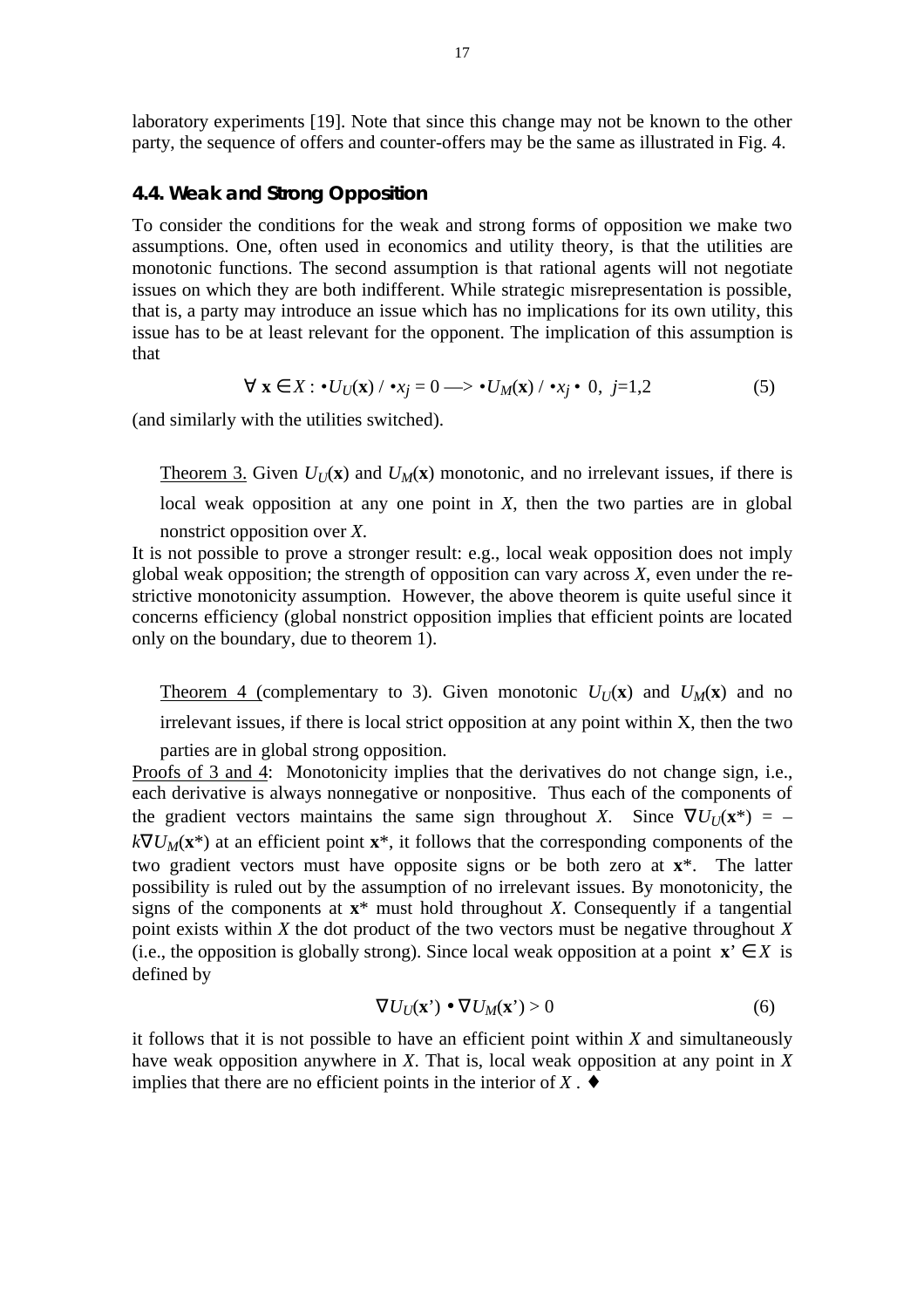Theorem 5 (Generalization of theorem 4). If  $U_U(\mathbf{x})$  and  $U_M(\mathbf{x})$  are monotonic and the gradients at any one point in *X* are directed into opposite quadrants of *X*, then the two parties are in global strong opposition over *X*.

Proof: As explained with theorem 3, monotonicity alone implies that each of the components of the gradient vectors maintains the same sign throughout *X*. When the two vectors are directed into opposite quadrants we have  $\nabla^T U_U(\mathbf{x}) \nabla U_M(\mathbf{x}) < 0$ , which implies that each pair of corresponding components of the two vectors must be of opposite signs. Consequently the dot product of the two vectors must be negative in X,  $\nabla U_{U}(\mathbf{x}) \bullet \nabla U_{M}(\mathbf{x}) < 0$ , and the opposition is globally strong.  $\bullet$ 

A complementary theorem for gradients falling into the adjacent quadrants can be proved; this is a generalization of theorem 3.

## **5. Rationalities and Efficiency**

In Section 2 we discussed negotiations in which the two parties achieved a compromise with efficiency depending on the nature of the opposition. The efficiency conditions for different forms of opposition were developed in Section 4, and showed that any feasible offer might be an efficient solution, not just on the boundary of *X*. The conditions are specified for utility functions defined on the *problem attributes* and the parties' preferences, and the discussion of inefficient compromises thus far has been based on the structure of the underlying problem and preferences. In this section we will consider both problem-structural and behavioural reasons for inefficiency and present arguments as to why rational agents do not, and often should not, select an efficient compromise.

## **5.1. Opposition and efficiency**

The results obtained in Section 4.4 also hold for offer-pair opposition. Therefore, knowledge of the opposition between the initial pair of offers provides information about the possible location of the efficient points. For example, given weak opposition between this pair, all the efficient points are on the boundaries of feasible set *X*. If the boundaries are known to both parties then "rational" agents can guess at and approximate the efficient set. If, however, the boundaries are not known or  $X = \Re$ , then rational, i.e., utility maximizing parties cannot achieve an efficient compromise. This is because given weak opposition any offer can be improved and there are no efficient compromises. Thus, *feasibility* plays a critical role in weakly opposing parties.

In the complementary theorem's situation, since the opposition is strong, efficient points are likely to be in the interior of *X*. This implies that the constraints defining *X* may be insignificant and only the parties' utilities define efficient compromises. Thus, the *acceptability* of the offer to the parties becomes critical. The compromise's efficiency depends on accurate assessment of one's own party's and one's opponent's utilities.

Weak opposition allows for win-win negotiations while strong opposition suggests winlose negotiations. A significant effort is often made to move the parties from the winlose situation to win-win. This requires change in the opposition and, therefore, in their utilities. If successful, such a change requires joint agreement on the set of feasible solutions.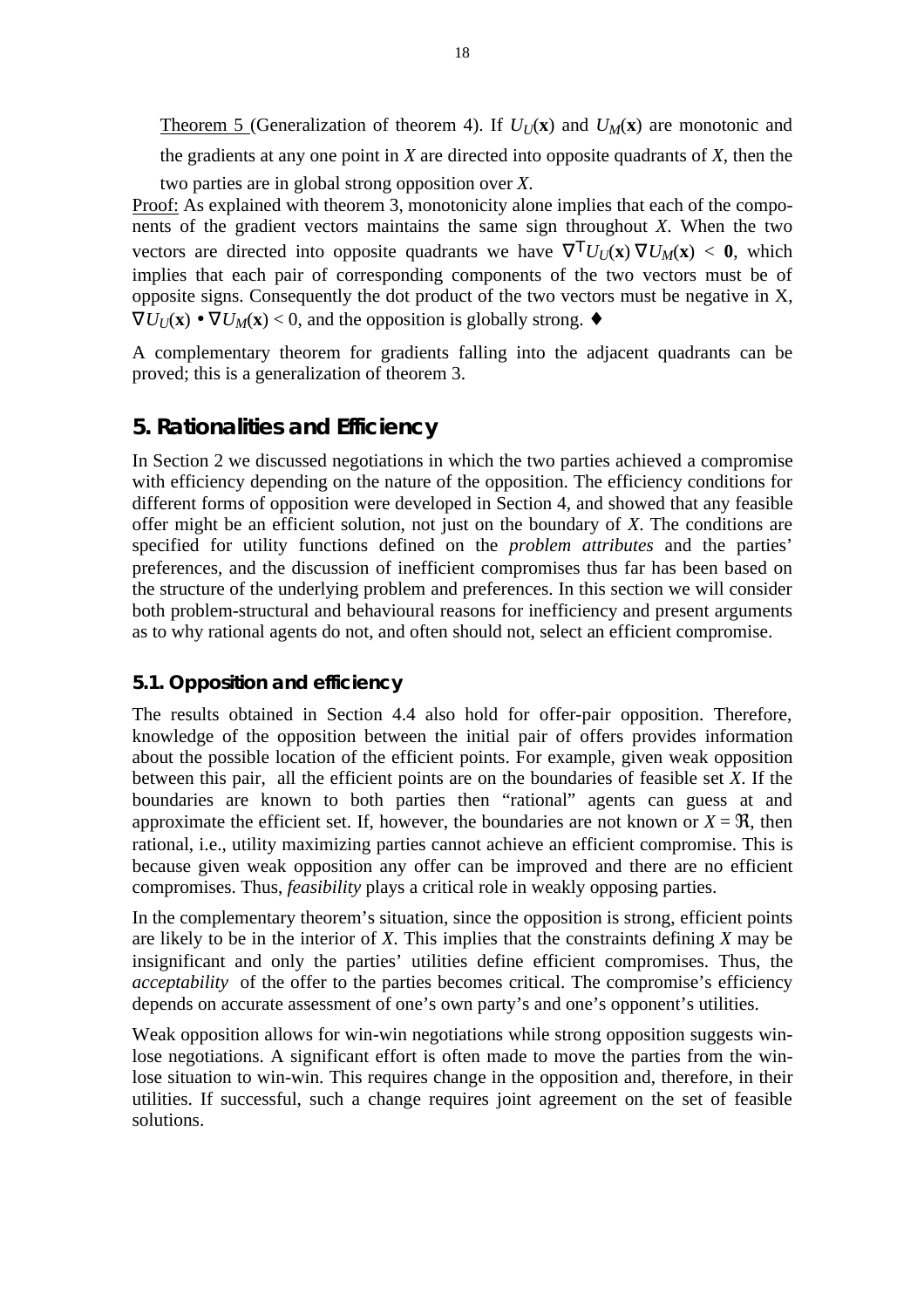We assumed that utilities are stable over time. The problem-structural properties may, however, lead negotiators to change their utilities so that the set of available compromises is defined by objective constraints and not solely by subjective utilities. Attempts to modify utilities are usually considered desirable if they allow one to move from win-lose to win-win negotiations and expand the "pie". Thus, an initially efficient solution may become inefficient.

Weak (or strong or strict) opposition, when based on problem attributes, are structural notions directly characterizing the underlying interests of the parties. While they may be powerful in influencing the progress of negotiation and the outcomes, they are not the sole determining factors.

## **5.2. Attributes of the agent**

The attributes of the agent are all the characteristics that describe the decision maker and her behavior. These include knowledge and cognitive capability, risk attitude, ability and willingness to cooperate, sense of responsibility, power, and leadership. Preferences describe the values and trade-offs of the agent but they are defined on the problem attribute values and do not take into account the agent's attributes.

Recognition of human cognitive limitations led Simon [29] to propose a much weaker form of rationality, namely bounded rationality. Obviously, negotiators who are only partially rational in the utilitarian sense and employ satisficing behavior may never be able to achieve efficient compromises. However, fully rational negotiators also have to balance the problem and the agent attributes.

The attributes of the agent may modify the choice mechanism. This has been illustrated with the consideration of the impact of relative power and time pressure on making offers in bargaining [30]. Perception of power may impact the scope of concessions but it may also cause selection of different offers for a given utility value. For a given concession level (measured with the utility function), the party may select an offer which yields the lowest utility of the opponent. This may lead to a different sequence of offers and an inefficient compromise. If such a compromise is achieved then rational negotiators should make a joint attempt to improve it.

In decision analysis, risk and risk attitude is associated with the outcomes and used in estimation of the expected utility. Post-settlement settlement introduces additional risk which negotiators may not be willing to accept. Opening the negotiation process anew may endanger what had already been achieved and, therefore, the negotiators may knowingly accept an inefficient compromise.

## **5.3. Process attributes**

Negotiation is a process that has its own *process attributes* such as time, effort, communication and monetary requirements. For example, in our simple case, the parties achieved a compromise based on the "split the difference" principle because they perceived that the differences between the two last offers (U2 and M2 in Fig. 4) do not warrant spending more time and effort on further discussions. This is an example of trade-offs between the utility of a decision and the agent and process attribute values. Obviously, the split the difference approach may result in an inefficient compromise.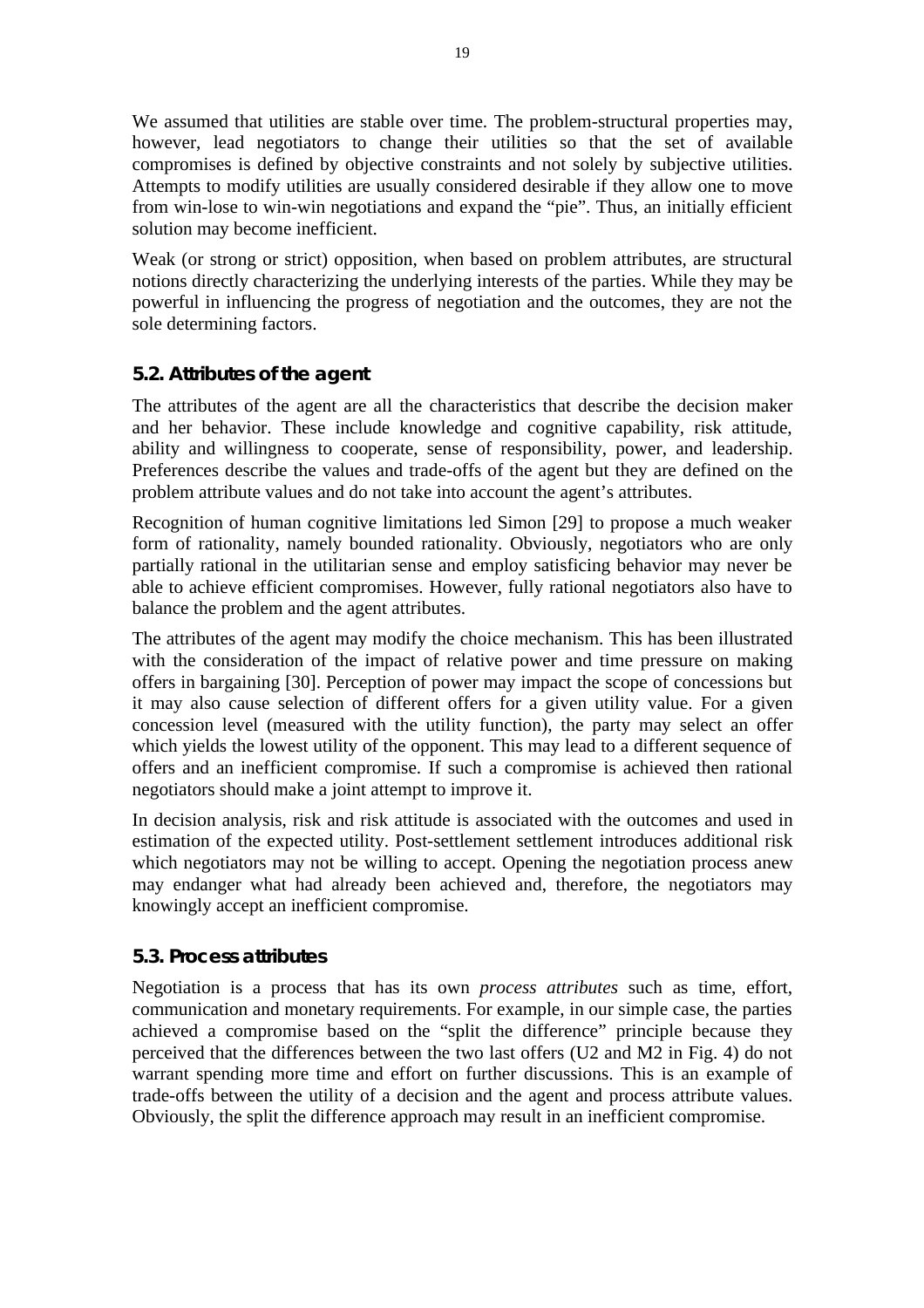Consideration of the phases of negotiations introduce a qualitative difference between the initial offers, intermediary offers and the final offers [10]. The first offer is made only after the agent secured sufficient process resources in the pre-negotiation phase. Offers made during the phases of differences exploration and their reduction deplete these resources. Thus, a potential offer is evaluated not only in its contribution to the final compromise but also in its resource implications for both parties [31].

Negotiations may be concluded if a party underestimated the resource requirements and its resources are depleted. More often, in the final bargaining phase the parties realize that the compromise is within reach. This may significantly change their perspective as the parties realize that the remaining resources can be used elsewhere. Since the process resources are often very expensive (e.g., the time of the executives and managers) and generic because they can be used elsewhere, there is strong competition for their distribution among different activities.

Negotiators with the achievement of a compromise become able to use their time and effort on other issues and solve other problems. As the union chief negotiator said, there is a constituency and many other issues have to be addressed. Students, in the experiments discussed in [6], completed the exercise and saw no reason to move from the achieved compromises. It may be that they thought that the time they saved in accepting the compromises would be better used elsewhere. The key issue here is that with the achievement of a compromise the trade-off analysis changes from the comparison of potential gains and losses between offers to comparison of these offers with expected gains from solving *other* problems using the available resources. Possible exceptions may occur with professional negotiators and advisors who are being paid for the process of securing the best possible compromise.

## **5.4. Meta-utility**

One may argue that the deficiency of the above discussion is its restriction to a utility defined only on the offer space, that is, on decision attributes. When all the attributes are taken into account then rational agents would always achieve efficient compromises. We accept this argument; on philosophical grounds the utilitarian approach will indeed result in efficiency. The question is how this can be translated into formal analysis and support mechanisms in the situation when some of the attributes are initially unknown and may never be known while other attributes are the result of the process which is to be controlled with the utility considerations. We do not know of any realistic approach which takes this into account. Game theory, negotiation analysis and other decisiontheoretic approaches allow for only a few attributes of the agent and/or of the process and assume that their values are constant during negotiations.

An attempt to apply the utilitarian approach introduces a significant complexity to problem representation and solution. There are no grounds to assume that there is only one utility. On the contrary, Nozick [12] argues that at least three different utilities need be considered, the evidentially expected utility (a deterministic case is considered here), the causally expected utility and the symbolic utility. While efficiency can be determined with respect to one or two utilities, its absence cannot suggest that the decision maker is not rational. Due to the additional dimensions defining other attributes than those of the problem, the existence of competitive options and other decision problems, and different utilities one can assume that the rational agents will achieve an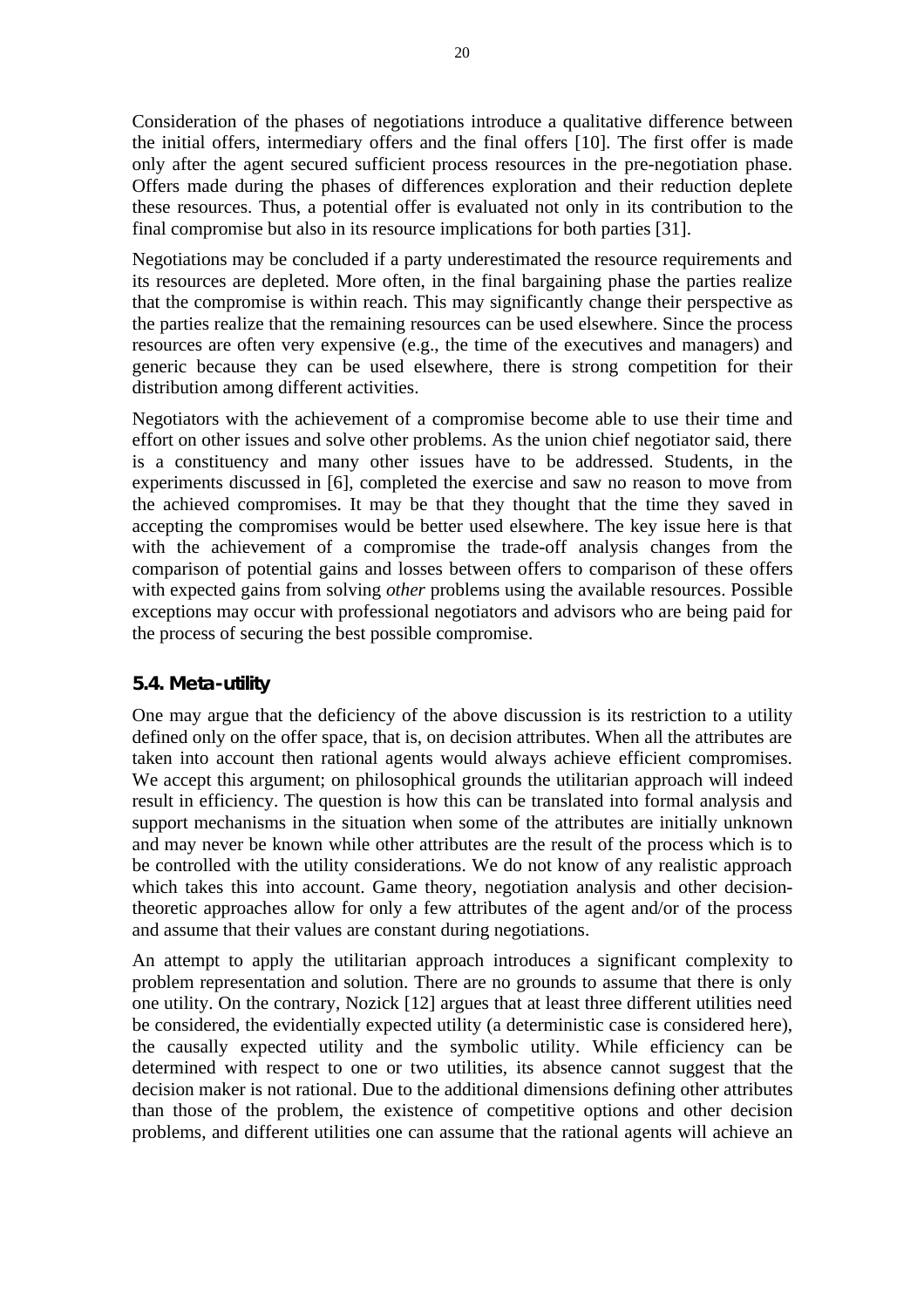efficient compromise only in exceptional situations. Unless they disregard a number of aspects and features of the overall negotiation situation they may have important reasons not to follow the efficient frontier.

Even if all is known to all parties and the meta-utilities can be determined there is the issue of certainty. A negotiator may assume that the opponent is rational with probability of one but not with certainty. This allows the opponent to attempt to change this probability with the selection of inefficient offers. The argument may be such as the one given by the union negotiator in making offer e3 (see Fig. 2). Varoufakis, [32] (Chapter 6) shows that such a behavior may allow one party to achieve an improved compromise which, however, need not be efficient.

## **6. Implication for analysis and support**

The prescriptive representations of the supported party assumes that all relevant problem, agent and process attributes are modelled and a meta-utility is constructed. There may be two reasons for such an effort. One is to better understand oneself and the problem, and such an effort is worthwhile. The other reason is to follow the model's prescriptions. We discussed the difficulty in constructing such a model but the most important drawback to following its prescriptions is the negotiator's subservience to mechanistic moves, inducing an inability to be creative and to understand the rationality guiding the opponent's moves.

We derived the concept of the opposition from that of utility and formulated theorems which allow negotiators to determine the set of efficient compromises. We also presented arguments against basing offer formulation on utility, and the limitations of utility-based approaches to negotiation analysis and support. This apparent contradiction can be resolved if—as we advocate here—opposition and its role are viewed in more general terms. This is because opposition may reflect some of the attributes of the agents and the process in addition to those of the problem.

We have introduced four types of opposition and their implications. These are clearly more basic and therefore of wider applicability than utilities; for any type of opposition we have many different utilities. We also think that opposition is a social phenomenon which can be easily understood because it is closely related to conflict or consonance.

Opposition can be approximated or modified with elements (attributes) that are difficult to measure and embedded in utility. The question which the negotiator has to answer is whether an additional issue or attribute weakens or strengthens the opposition and to what degree. The "degree" need not be precise as it is sufficient to know whether the two parties remain strictly opposed or whether the opposition moves from strong to weak or vice versa.

Specification of the nature of the opposition allows for approximation of the efficient set. In the case of weak opposition this set may be approximated with some accuracy because even without knowing the utility functions some boundaries will clearly be efficient. However, this seems less relevant than the knowledge of the critical boundaries. This knowledge allows the parties to focus their efforts on softening of the binding constraints. In the pre-negotiation phase the parties assess the strength of the opposition. If it is weak then they identify the binding constraints and during the phase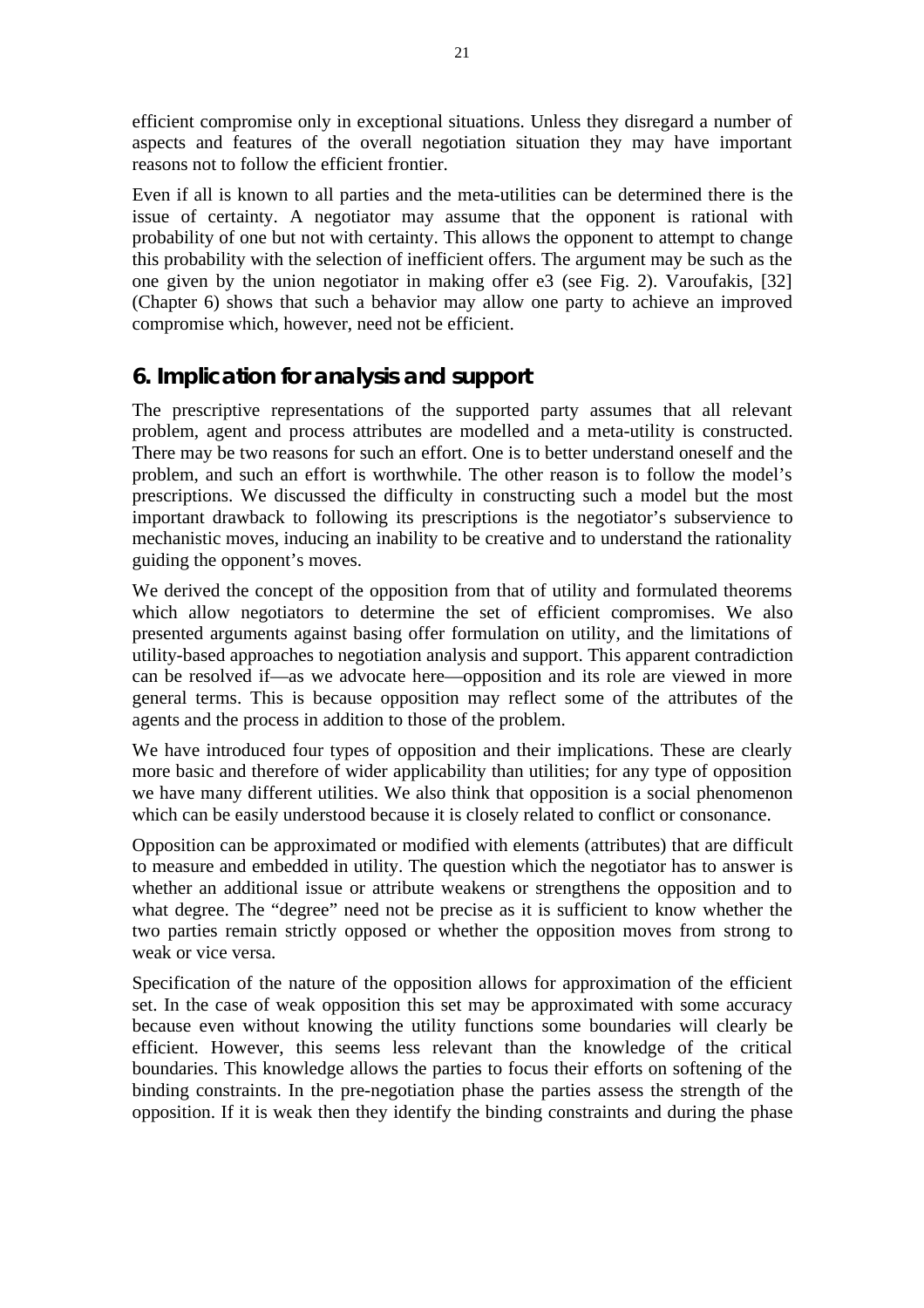of difference exploration discuss the possibility of softening them. Then the parties may concentrate on offers which are defined by the agreed upon constraints or in their neighborhood.

A significant difference between the use of utility and opposition is that the latter opens up the possibility of including all perceived attributes (including agent and process attributes) without their formal representation and without a laborious process of preference elicitation. Utility is obtained through the bottom-up analytic approach that requires the decision maker to provide a comprehensive specification of all relevant attributes and to make a thorough and detailed comparison between them. Opposition is more of a qualitative concept and allows for a holistic approach. The decision maker may conduct analysis having an intuitive understanding of the strength of the opposition, with no specification of the underlying attributes and preferences.

Another difference is in the consideration of the process with respect to joint gains. Joint gains cannot be achieved if the parties are in strict opposition and do not wish to modify it. The efficiency of win/lose negotiations is defined by parties' utilities. Although this type of negotiation cannot be ruled out, experienced negotiators and mediators make an effort to change the nature of the opposition from strict to strong or even weak. Here too, the analysis of the opposition facilitates the process and may help to "increase the pie".

Weakening of the opposition moves the set of efficient compromises towards the boundaries of *X*. However, it seems less relevant whether the parties select an efficient compromise when they engage in the process of identifying differences and searching for similarities. Discussion on opposition and attempts to modify it allow for such a behavior. Obviously it involves changes of the utilities but this is the strength of the approach. Although it may be based on detailed analytical considerations, it allows broadening of one's perspective and calls for a creative use of resources.

Application of analysis and support based on opposition in the example given in Section 2 does not necessarily disallow the construction and use of utility functions. However, these functions are no longer required to approximate the efficient solutions. The union, instead of trying to guess the management's utility may assess the type of opposition for the compromise solutions it contemplates.

We presented here an approach which has considerably weaker informational requirements than the approaches based on utility theory. Another important characteristic of our approach is that it is general and allows for consideration of different, dynamically changing and nonquantifiable attributes. Research on how these attributes can be incorporated and whether they should be introduced into opposition or treated separately is required.

One research direction to consider is the separation of forces pulling apart from these pulling together. Neither individual utilities nor opposition as discussed here allows to make a distinction between different efficient solutions. It is obvious, however, that only some of these solutions may be acceptable as compromises. Within utility framework different methods are proposed leading to aggregation of individual utilities. Practical use of these methods is minimal as they require the parties' discussion about their relative power and strength of conviction. Within the approach we propose, opposition may be complemented with *cooperation* which define the strength of the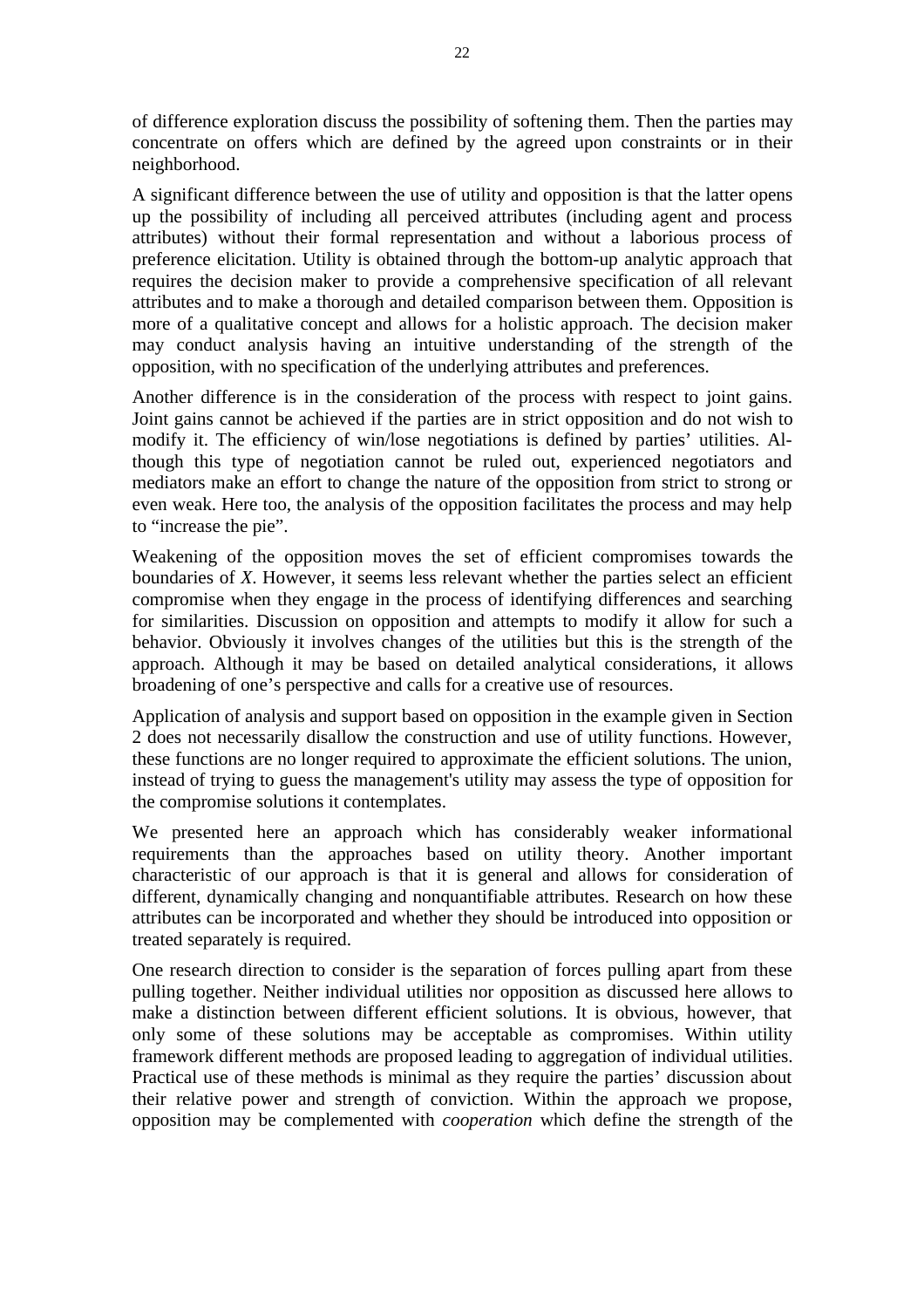willingness to negotiate. Cooperation may allow to distinguish between efficient solutions, for example, in Fig. 2, cooperation for U0 is weaker than for e\*. It also may allow to distinguish between utility-equivalent solutions e1, …, e6. In that sense, the constructiveness of an offer mentioned by the union's negotiator (Section 2.3) is related to the type (strength) of cooperation associated with the offer.

Another inviting research direction deals with generalization of the concept of opposition, or more generally, the "motivational force" of each party (defined by ∇U(**x**) when the utility  $U(x)$  exists) to problems for which no utility function can possibly be defined. The existence of a utility function hinges upon the requirements that preferences be transitive, complete, continuous, and independent of the path by which a position is reached (equifinality). These assumptions have been rejected by many analysts as being problematic, e.g., people too often display circular preferences, and the satisfaction accrued by an agent depends on the history of the negotiation. In such cases, there provably does not exist a utility function defined solely on the offer space. However a "motivational force," corresponding to the gradient ∇U(**x**) *does* exist: recall that the gradient measured the preferred direction of *local* movement at a point, and the strength of the desire to move in that direction, and these notions still do apply meaningfully to the agents at that position. Therefore a measure of this "force" can be defined meaningfully in terms of the local preferences at a position. There is a close analogy with the mathematics of the electromagnetic field encountered in physics: motivation is like a force, and utility is like the potential corresponding to the force. The electric field is always the gradient of a potential ( $E = -\nabla V$ , and the gain in V in moving from one point to another is independent of the path) and one can do any analysis using the force field or the potential equivalently; this corresponds to the traditional utility assumptions. However, the magnetic field **H** is in general not a gradient of a potential (curl  $H \neq 0$  which implies nontransitivity and path-dependence); but formal analysis about a force is clearly meaningful even when a potential does not exist. This case corresponds to the way we have used the notion of opposition, focusing on the gradients more than on any utility function that a gradient may belong to. This analogy captures the spirit of our call for systematic methods for dealing with local preference information, without carrying the baggage of unrealistic rationality assumptions from utility theory.

#### **Appendix A. Determining the Region of Possibly Efficient Compromises**

In Fig. 1, the analyst has conservatively estimated the extreme values  $p \in [0.3, 3]$  of management's tradeoffs (slopes of the level curves of the utility function  $U_M(w, S)$ ). Note that these extreme values do not depend on the point e3 or any other specific point, but are estimated as bounds on  $U_M$ 's slope for the entire region of interest. Using this information, and the fact that efficient points in the interior of *X* must be tangential points (Theorem 1, part A) the set *E* of possibly efficient compromises can be determined as follows. Computing the union's gradient from equation (1), we have

$$
\nabla U_U(w,s) = -\frac{1.951}{(w-5.596)^2} \mathbf{e}_w + 0.5 \mathbf{e}_s
$$

Consider first the extreme value of management's gradient  $p = 0.3$ . Since  $\nabla U_U(w, S) = -k \nabla U_M(w, S)$  for efficient points, we can find one extreme contract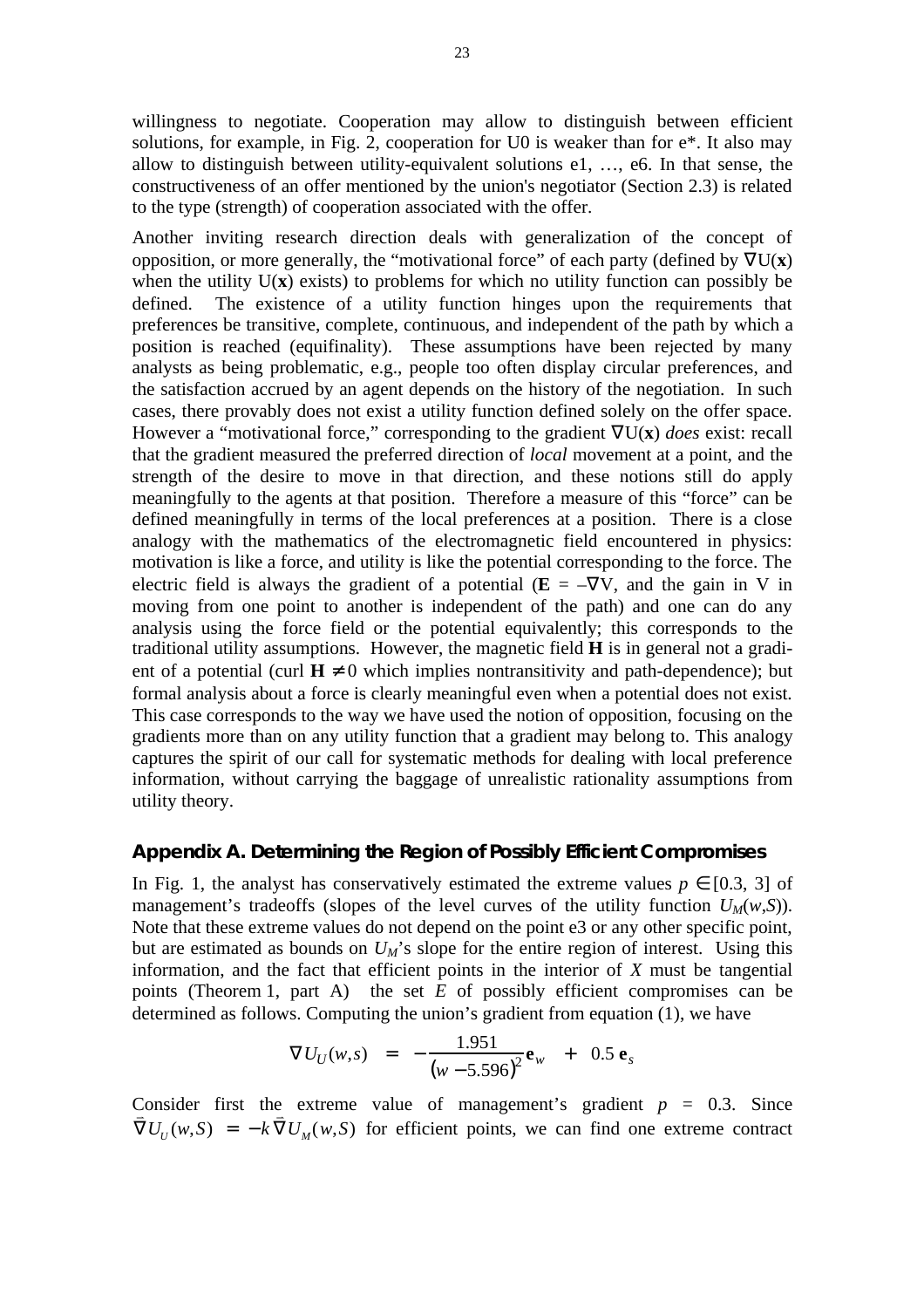curve (which is thus a boundary of *E*) by solving

$$
-\frac{1.951}{(w-5.596)^2}\mathbf{e}_w + 0.5 \mathbf{e}_s = -k(0.3\mathbf{e}_w + \mathbf{e}_s)
$$

which has as its solution  $w = 1.98$ . Likewise, solving the same equation with  $p = 3$ results in  $w = 4.45$  as the other extreme contract curve. The region between  $w = 1.98$ and  $w = 4.45$  is thus the desired set *E*.

#### **References**

- [1] Alemi, F., P. Fos and W. Lacorte (1990), "A Demonstration of Methods for Studying Negotiations between Physicians and Health Care Managers," *Decision Sciences*, Vol. 21, 633–641.
- [2] Weingart, L., E. Hyder and M. Pietrula (1995), "Knowledge Matters: The Effect of Tactical Descriptions on Negotiation Behavior and Outcome", Graduate School of Industrial Administration, Carnegie Mellon University.
- [3] Neale, M. and G. Northcraft (1986), "Experts, Amateurs, and Refrigerators: Comparing Expert and Amateur Decision Making in Novel Tasks", *Organizational Performance and Human Decision Processes*, Vol. 38, 305-317.
- [4] Pruitt, D. (1981), *Negotiation Behaviour*, New York: Academic Press.
- [5] Raiffa, H. (1982), *The Art and Science of Negotiation*, Cambridge, MA: Harvard University Press.
- [6] Teich, J., P. Korhonen, J. Phillips and J. Wallenius (1995), "Multiple Issue Negotiations: A Study of BATNAs and Corresponding Inference Surfaces", Helsinki School of Economics, (unpublished manuscript).
- [7] McClennen, E.F. (1990), *Rationality and Dynamic Choice. Foundational Explorations*, Cambridge, MA: Cambridge Univ. Press.
- [8] Sebenius, J.K. (1992), "Negotiation Analysis: A Characterization and Review", *Management Science*, Vol. 38, No. 1, 18-38.
- [9] Bazerman, M.A. and M.A. Neale (1991), "Negotiator Rationality and Negotiator Cognition: The Interactive Roles of Prescriptive and Descriptive Research", in *Negotiation Analysis*, H.P. Young, (ed.), Ann Arbor, MI: The University of Michigan Press, 109-130.
- [10] Gulliver, P.H., *Disputes and Negotiations*, New York, Academic Press, (1979).
- [11] March, J.G. (1988) "Bounded Rationality, Ambiguity, and the Engineering of Choice" in *Decision Making. Descriptive, Normative, and Prescriptive Perspectives*, D. E. Bell, H. Raiffa and A. Tversky (eds), Cambridge, MA: Cambridge University Press, 33-57.
- [12] Nozick, R. (1993), *The Nature of Rationality*, Princeton, NJ: Princeton Univ.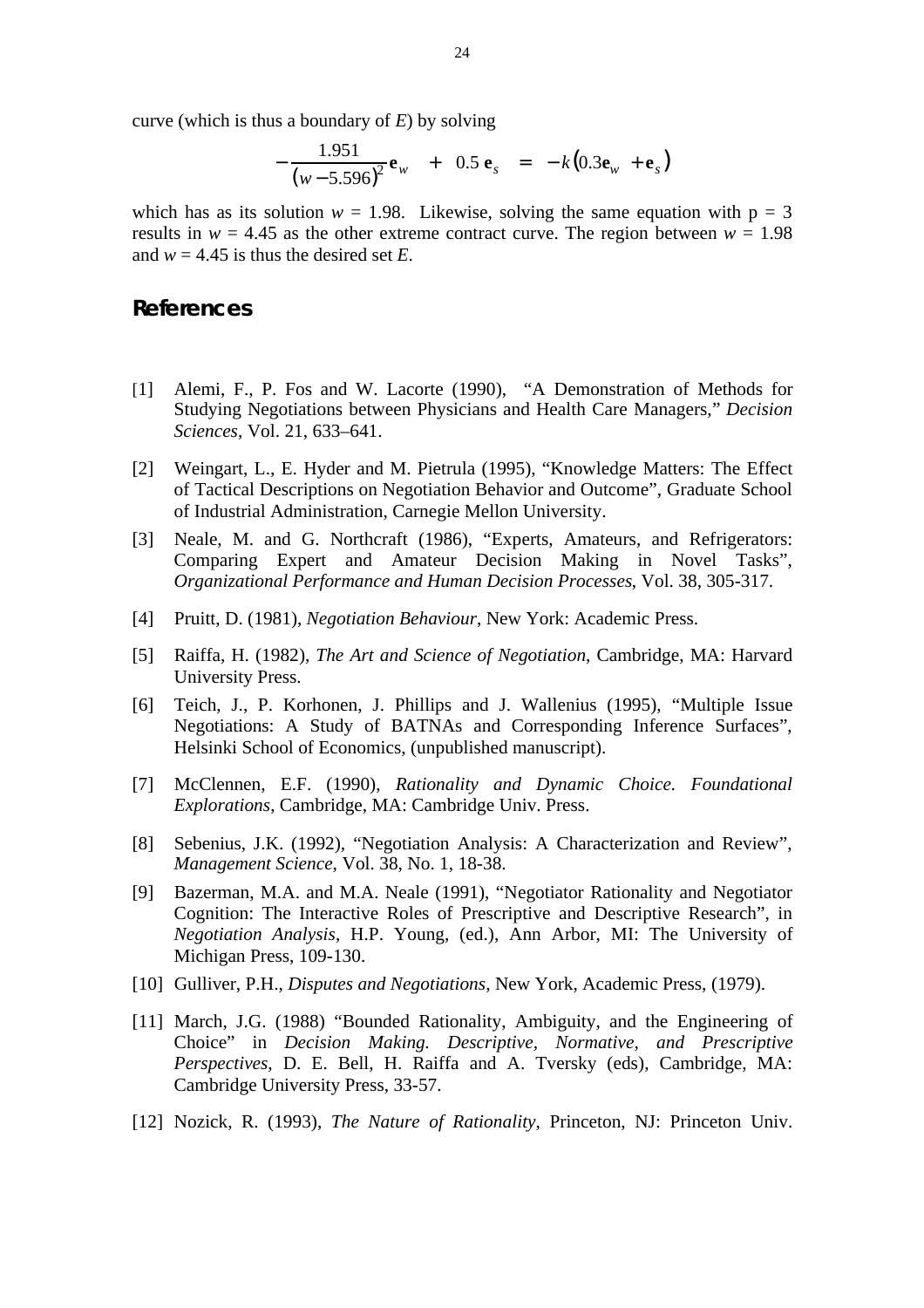Press.

- [13] Shweder, R.A. (1986), "Divergent Rationalities", in D.W. Fiske and R.A. Shweder (eds), *Methatheory in Social Science*, Chicago: University of Chicago Press, 163-196.
- [14] Lax, D.A. and J. Sebenius (1986), *The Manager as Negotiator*, New York: The Free Press.
- [15] Fisher, R., E. Kopelman and A.K. Schneider (1994), *Beyond Machiavelli. Tools for Coping with Conflict*, Cambridge, MA: Harvard Univ. Press.
- [16] Fisher, R. and W. Ury, *Getting to Yes Negotiating Agreement Without Giving In*, New York: Penguin Books, (1983).
- [17] Rangaswamy, A. and G.R. Shell (1994), "Using Computers to Realize Joint Gains in Negotiations: Toward an Electronic Bargaining Table", *Computer-Assisted Negotiation and Mediation Symposium*, Harvard Law School, Cambridge, MA, May 26-27.
- [18] Young, P. (ed.), (1991), *Negotiation Analysis*, Ann Arbor: Univ. of Michigan Press.
- [19] Darling, T. and J.L. Mumpower (1990), "Modeling Cognitive Influences on the Dynamics of Negotiation", *Emerging Technologies and Applications. Proc. of HICSS*, Los Alamitos, CA: IEEE Computer Society Press, 22-30.
- [20] Luce, R.D. and H. Raiffa (1957), *Games and Decisions*, New York: Wiley.
- [21] Young, O.R. (1975), "Strategic Interaction and Bargaining" in O.R. Young, (ed.), *Bargaining. Formal Theories of Negotiations,* Urbana: University of Illinois Press.
- [22] Chatterjee K. (1982), "Incentive Compatibility in Bargaining under Uncertainty," *The Quarterly Journal of Economics*, 717–726.
- [23] Cramton, P. C. (1984), "Bargaining with Incomplete Information: An Infinite-Horizon Model with Two-Sided Uncertainty", *Review of Economic Studies*, 579– 593.
- [24] Fudenberg, D. and Tirole J. (1983), "Sequential Bargaining with Incomplete Information," *Review of Economic Studies*, 221–247.
- [25] Verkama, M. (1994), "Distributed Methods and Processes in Games of Incomplete Information", Ph.D. Dissertation, System Analysis Laboratory, Helsinki University of Technology, Espoo, Finland.
- [26] Edgeworth, F. (1881). In A. J. Jones (1980), *Game Theory: Mathematical Models of Conflict*, Chichester: Ellis Horwood Ltd., 210–217.
- [27] Jones, A.J. (1980), *Game Theory: Mathematical Models of Conflict*, New York: Wiley.